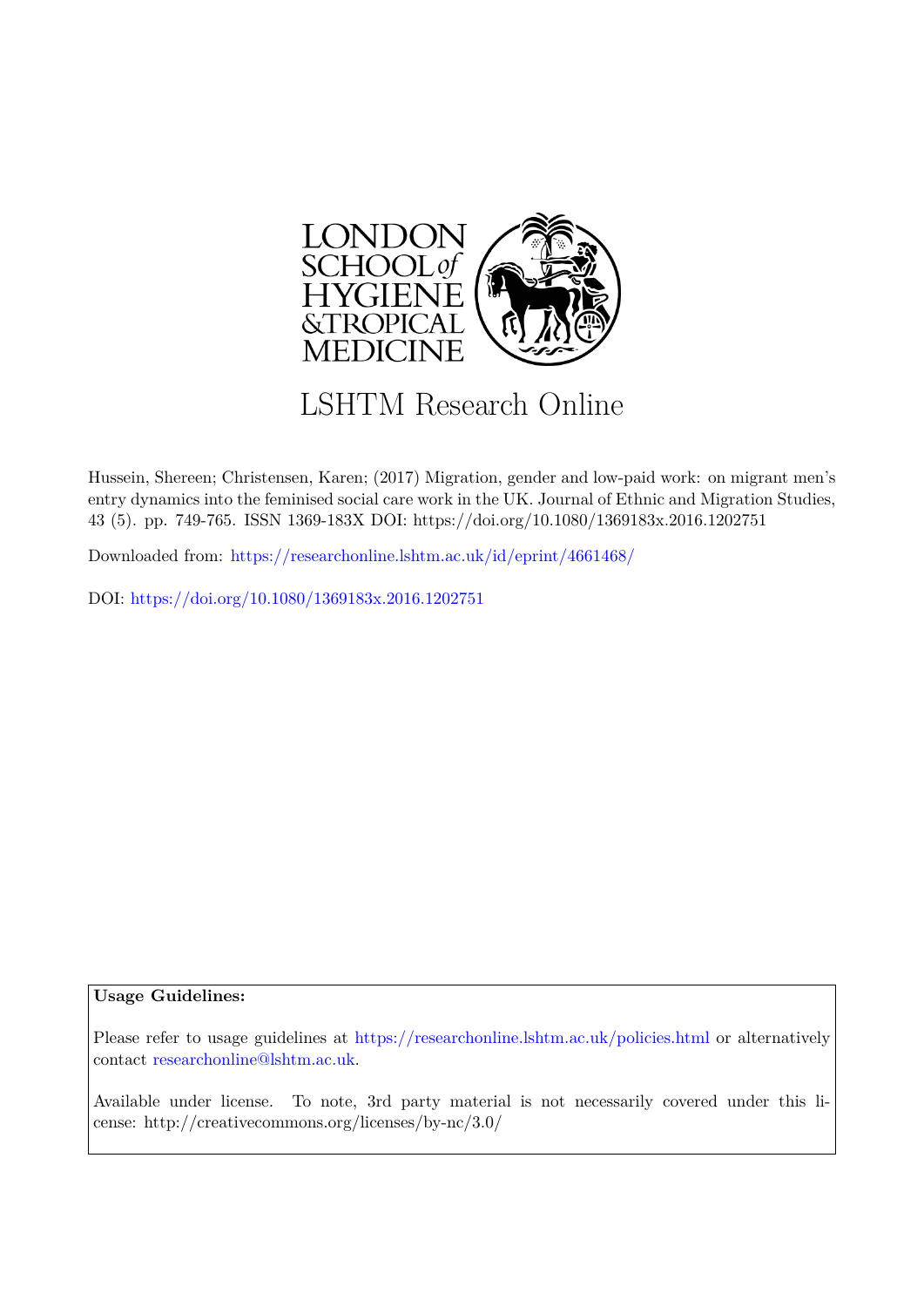This is Authors' Accepted Manuscript (AAM) of:

Hussein, S. and Christensen, K. (In press) Migrant men in social care work: on male entry dynamics into women's work. *Journal of Ethnic and Migration Studies*

# **Migration, gender and low paid work: on migrant men's entry dynamics into the feminized social care work in the United Kingdom**

Dr Shereen Hussein, BSc Statistics, MSc Medical Demography, PhD Demography Principal Research Fellow (Chair) The Policy Institute at King's King's College London Corresponding author Dr Shereen Hussein email: shereen.hussein@kcl.ac.uk; Tel: 0207 848 1669; Address: King's College London Strand, London WC2R 2LS

Dr Karen Christensen Professor of Sociology The Department of Sociology Bergen University, Norway Karen.Christensen@uib.no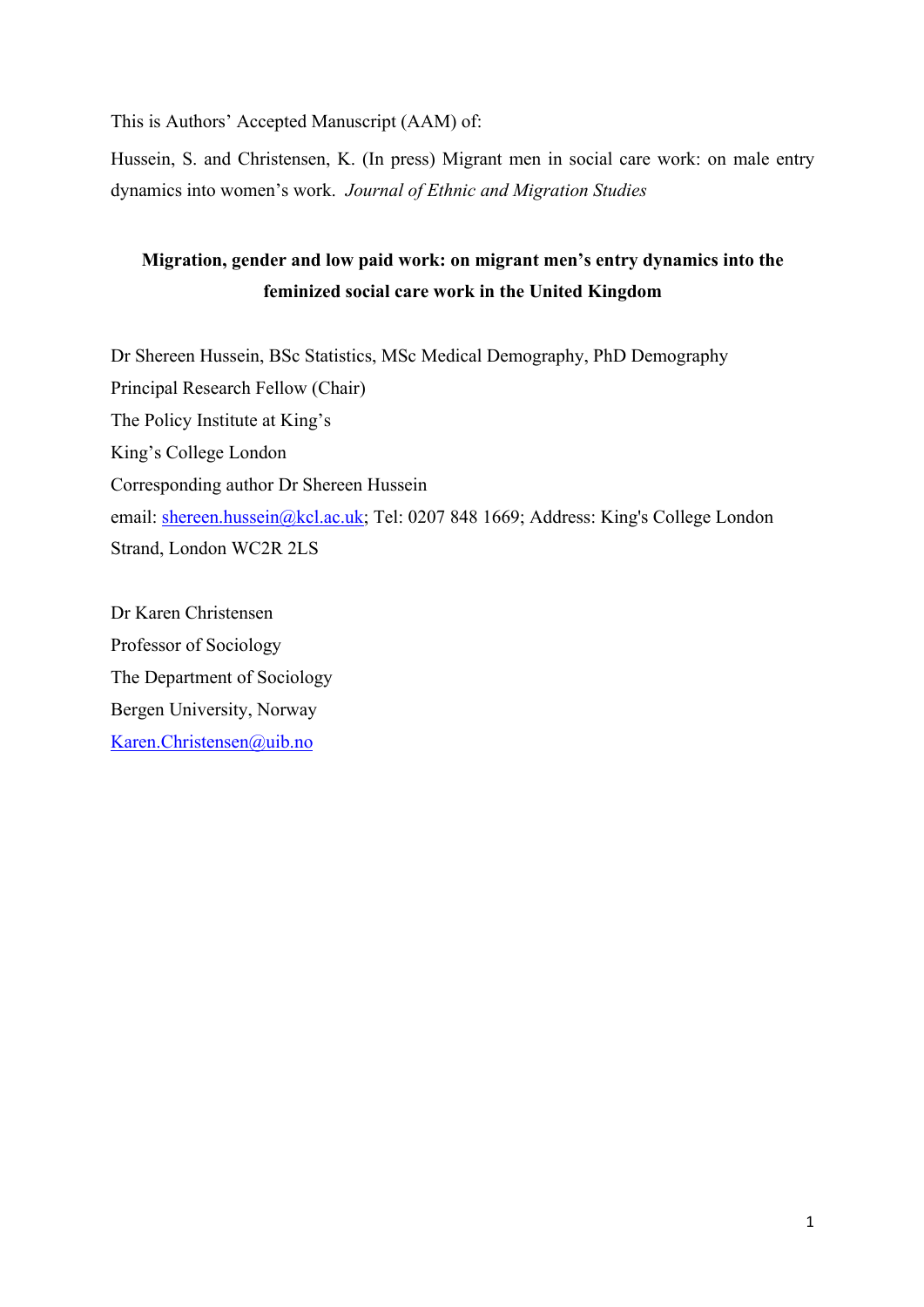#### **Authors Biographies:**

Dr Shereen Hussein is a Principal Research Fellow (Chair) at King's College London. She is a demographer with interest in the sociology of family and work dynamics. She has worked with the United Nations, the Population Council, the World Bank, and the League of Arab States on research related to family formation, multiple roles of women, women laborparticipation and decision making within the family. Over the past decade, she has worked extensively in the fields of ageing and formal long-term care (LTC) with a research focus on migration and its implications on both workforce supply/demands dynamics and policy. She is currently conducting international research with partners from Norway, New Zealand and Turkey focusing on migration and care.

Dr Karen Christensen is Professor of Sociology at the Department of Sociology, University of Bergen, Norway. She has been a visiting researcher at City University, London, and King's College London. Her research projects include: the modernisation of social care services for older people in Norway; care cultures in grouped homes for mentally disabled people in Norway; comparisons of cash-for-care schemes providing personal assistance for physically disabled people in Norway and the UK; and comparisons of the lives of migrant care workers in Norway and the UK. Her general expertise comprises welfare sociology, social policy, social care and qualitative methods. Among her recent publications is the book 'Migrant Care Workers Searching for New Horizons' co-written with Ingrid Guldvik, (Ashgate 2014).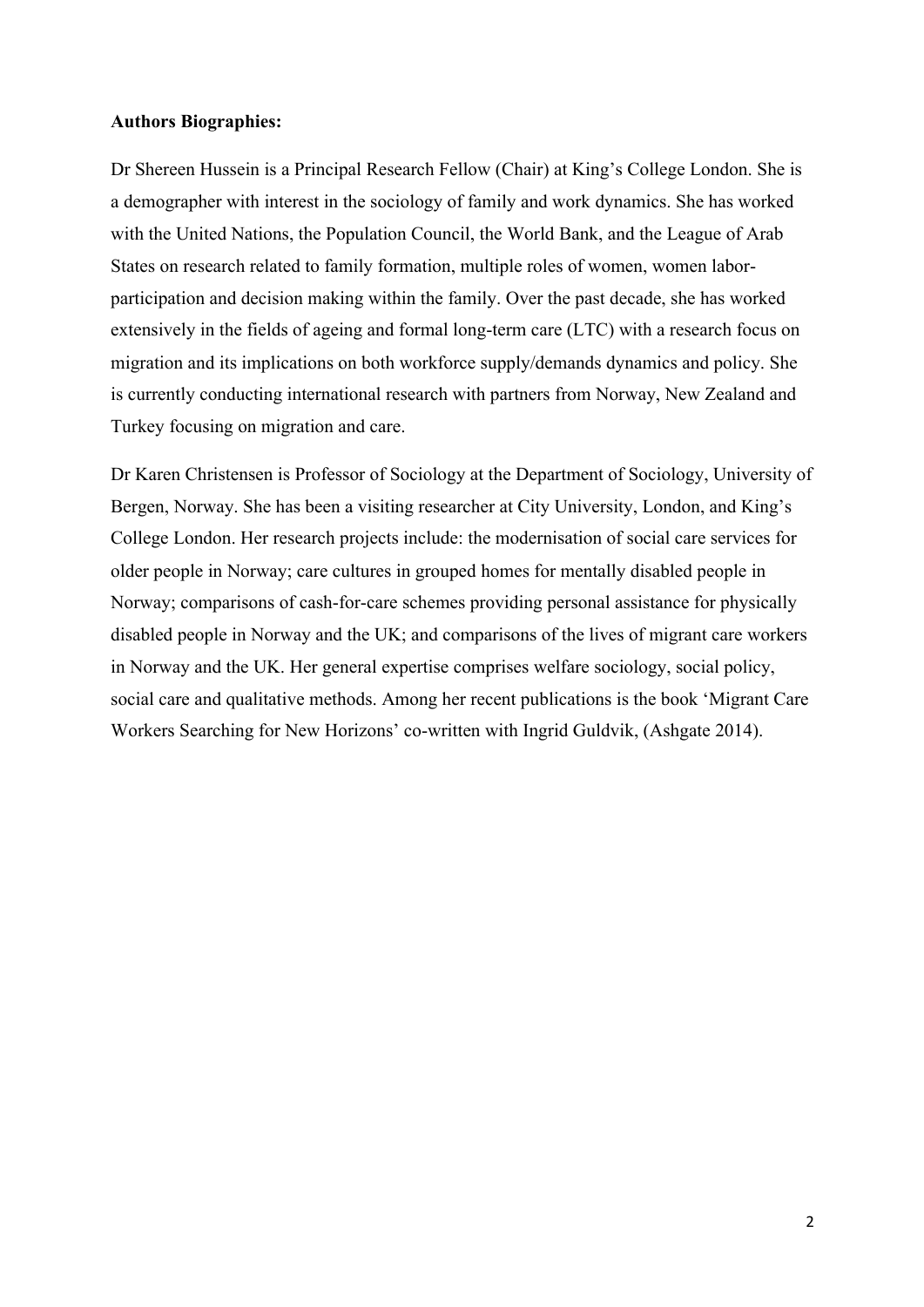# **Migration, gender and low paid work: on migrant men's entry dynamics into the feminized social care work in the United Kingdom**

Shereen Hussein and Karen Christensen

#### **Abstract**

The literature on workers in gender atypical occupations has been dominated by a focus on women doing men's work. Much less attention has been paid to men in women's work, and even less to the impact of migration. Based on 28 in-depth interviews with migrant men having experiences of working in hands-on social care in England, this article is a contribution to the understanding of migrant men's entry dynamics into a female-dominated occupation. Focusing on migrant life experiences, it discusses how they actively engage in three entry dynamics: 1) facing barriers and negotiating them, 2) 'stumbling upon' women's work, then developing compensating strategies and 3) migratory/temporary settling into the sector. The article suggests a theory about lifelong 'travelling' when entering women's work: a continuing process of negotiating work options within a specific historical sector context, the intersection of gender and migration being part of this.

# **Introduction**

Women's entry into the labour market represents one of the last century's most important changes in the western world, yet this change has not had a profound influence on the gender division of work. We still live in a world of women's work and men's work, with gender segregation being a significant characteristic of occupations and organizations (Acker, 1990). Even in the Nordic countries, where gender equality is high on the labour market agenda, labour segregation remains strong (see Christensen and Syltevik, 2013). Such dynamics call for further empirical based knowledge about gender incongruent work, with men/women in female-/male-dominated work respectively. This article is a contribution to the part of the literature on gender incongruent work which is the least developed, focusing on migrant men entering not only into women's occupations, here social care, but also performing female oriented tasks, here hands on care for older and disabled people.

The literature into men in women's work is relatively limited, especially when the interplay of migration is considered, with some exceptions. A central part of that literature focuses on theorizing men to gain advantages from their gender status in a female-dominated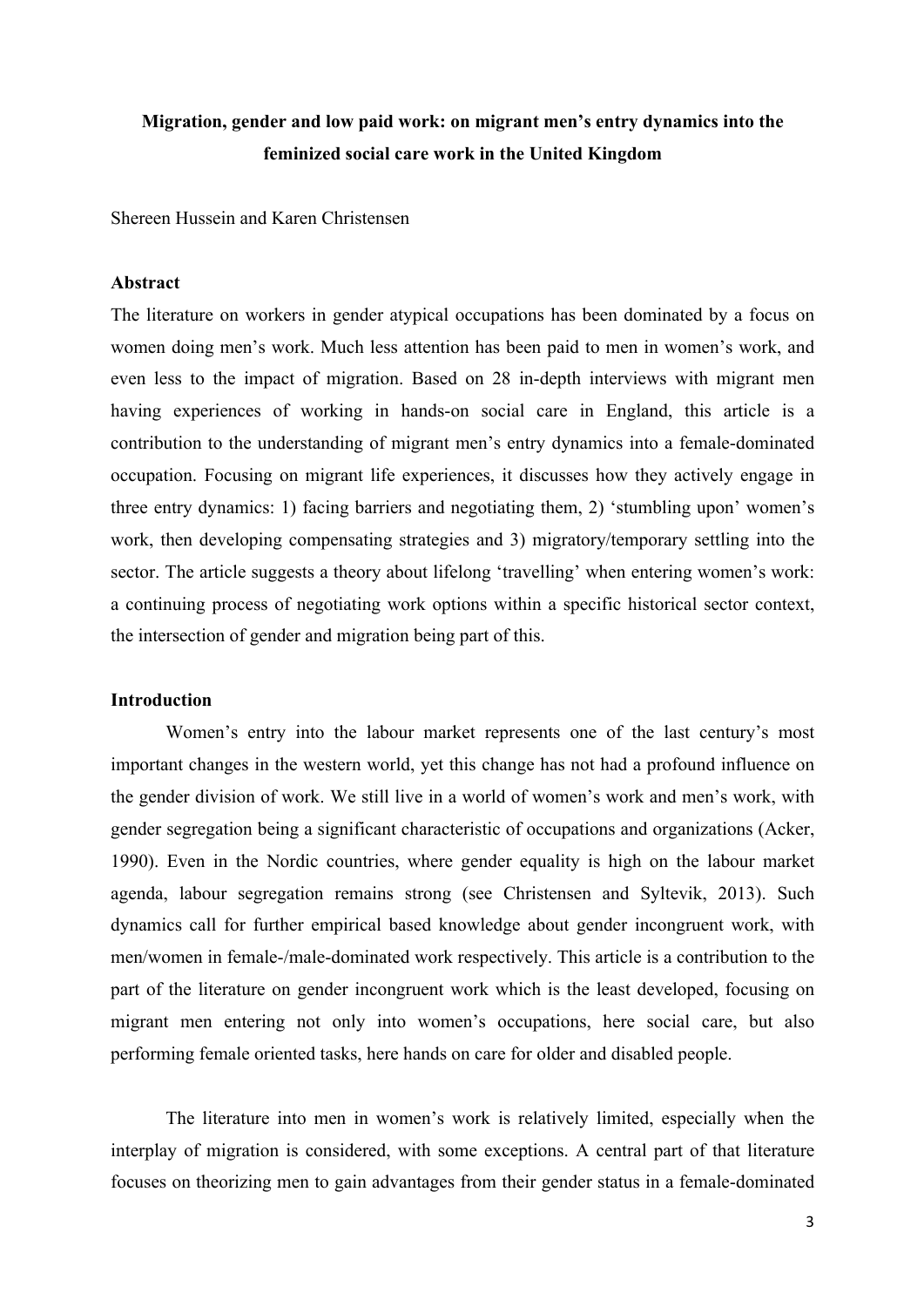occupation (e.g. Batnitzky, McDowell and Dyer, 2009; Cross and Bagihole, 2002; Simpson, 2004; Williams and Villemez, 1993). This is famously discussed using the metaphor of a 'glass escalator', implying that men joining female jobs experience upwards mobility *once* they enter such occupations (Evans, 1997; Williams, 1992). It represents a male parallel to the earlier theory of a female 'glass ceiling' (Freeman, 1990), where female workers joining male-dominated occupations face structured but 'invisible' barriers to their career progression. Another theme in the literature on men in women's work focuses on potential threats to men's gender identity and masculinity (Lupton, 2000, 2006). Finally, there is some theoretical development on the mechanisms leading men back to male-dominated work; in particular expressed in the theory of 'revolving doors' (Jacobs, 1989, 1993) where the discussion in this article starts. This theory implies that men will sooner or later return to men's work because of strong and continuing norms about gender roles, even if they move in and out of male dominated work over the course of their working lives (symbolized by a revolving door). It means that if men move into women's work, for example social care, this will be a temporary event because their socialization into men makes this an atypical and nonconforming act for them. On an aggregate level, these movements back to gender typical work will then maintain gender segregation in the labour market.

#### **Aims and structure of the article**

The current article attempts to understand why and how migrant men enter women's world of work, here the low status social care work, and which entry dynamics are involved. We first explore the specific concepts within the current literature to which the analysis intends to contribute. We then examine the social care sector in the United Kingdom (UK) in terms of relevant policy developments and how these may relate to and influence the role and experience of migrant men in the sector. Data and methods of our research for this article is then presented followed by the empirical findings, which are then discussed and situated within the current literature.

#### **Beyond 'revolving doors'**

A central set of concepts relevant to men's entry into women's work suggest differentiating men's entry profiles into 'finders' - those who do not seek this work but just find it; and 'seekers' - those who actively seek such work (Williams and Villemez, 1993). This was later developed further by Simpson (2005), identifying another group of men she called 'settlers' - those who decide for different reasons to remain in gender atypical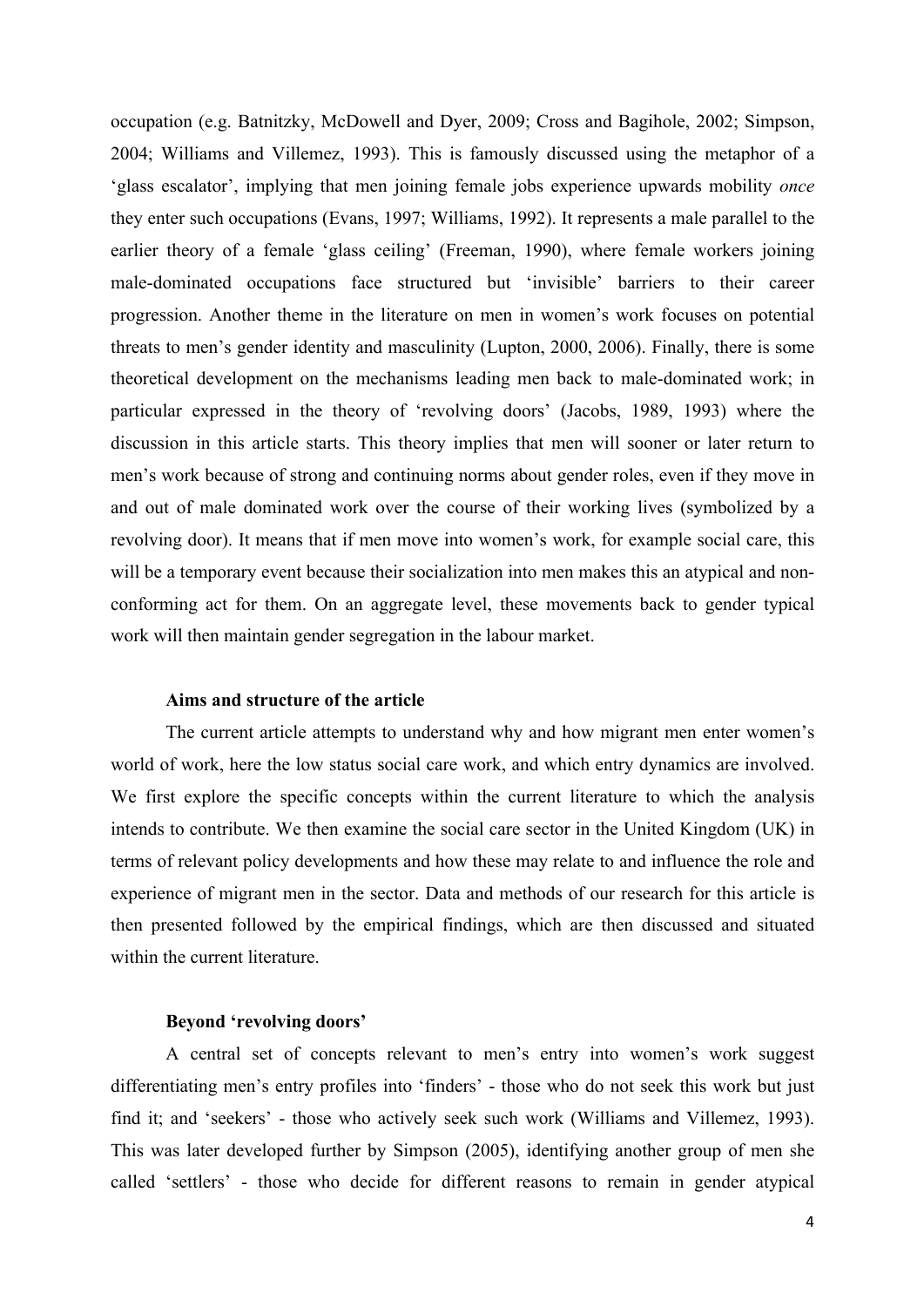occupations. Another entry dynamic concept relevant to the discussion is what is known as the 'trapdoor', also suggested by Williams and Villemez (1993) and related to the finders' group. It suggests that when men look for this work they may be blocked from entering (women's) work because of their gender. Thus, some men attempting to enter women's work may not be able to easily find and cross this 'hidden' or obscured door.. Moreover, after succeeding in finding ways to enter through this door, some may end up 'trapped' inside due to various reasons including the lack of alternative options. This concept of 'trapdoor', therefore adds to the concept of the revolving door in understanding what may enable or hinder some men to come back to men's work.

These later concepts of entry dynamics are used and discussed in this article with a focus on the intersection of migration and gender (Crenshaw, 1991) when entering gender incongruent work while applying an agency-structure perspective. In this perspective individuals are seen as not only steered by norms, but also by the structural conditions and characteristics of the social care sector, migration policy developments and individuals' cultural factors and norms as contexts for subjective decisions.

The theory of revolving doors was first developed in relation to women's entry into men's work by Jacobs (1989), then explored further by Jacobs in relation to men's experiences (1993). Jacobs concludes that men, similar to women, retain a lifelong social control that puts social pressure on them to conform to gender-appropriate social norms. Thus, after moving into women's work, they are likely to return again to men's work. However, he emphasizes that while such control is lifelong, it does not grow stronger, or as expressed by Jacobs (1993: 52): it has 'noncumulative results*.*' He thereby distinguishes this from a theory of disadvantages, which grow larger over time, and suggests instead the theory of revolving doors, implying much movement in and out of occupations. His theory has later been criticized for implying too much mobility between occupations when Jacob's own data show only a small percentage of actual change (William and Villemez, 1993: 66). The same authors also criticize the basic concept of social control as an individual level explanation and add the influence of structural niches in labour markets as well as aspirations among men in female work. It is within this framework of discussion that Williams and Villemez suggest different entry profiles to atypical gendered occupations including both finders and seekers (Williams and Villemez, 1993), then a further group of settlers introduced by Simpson (2005).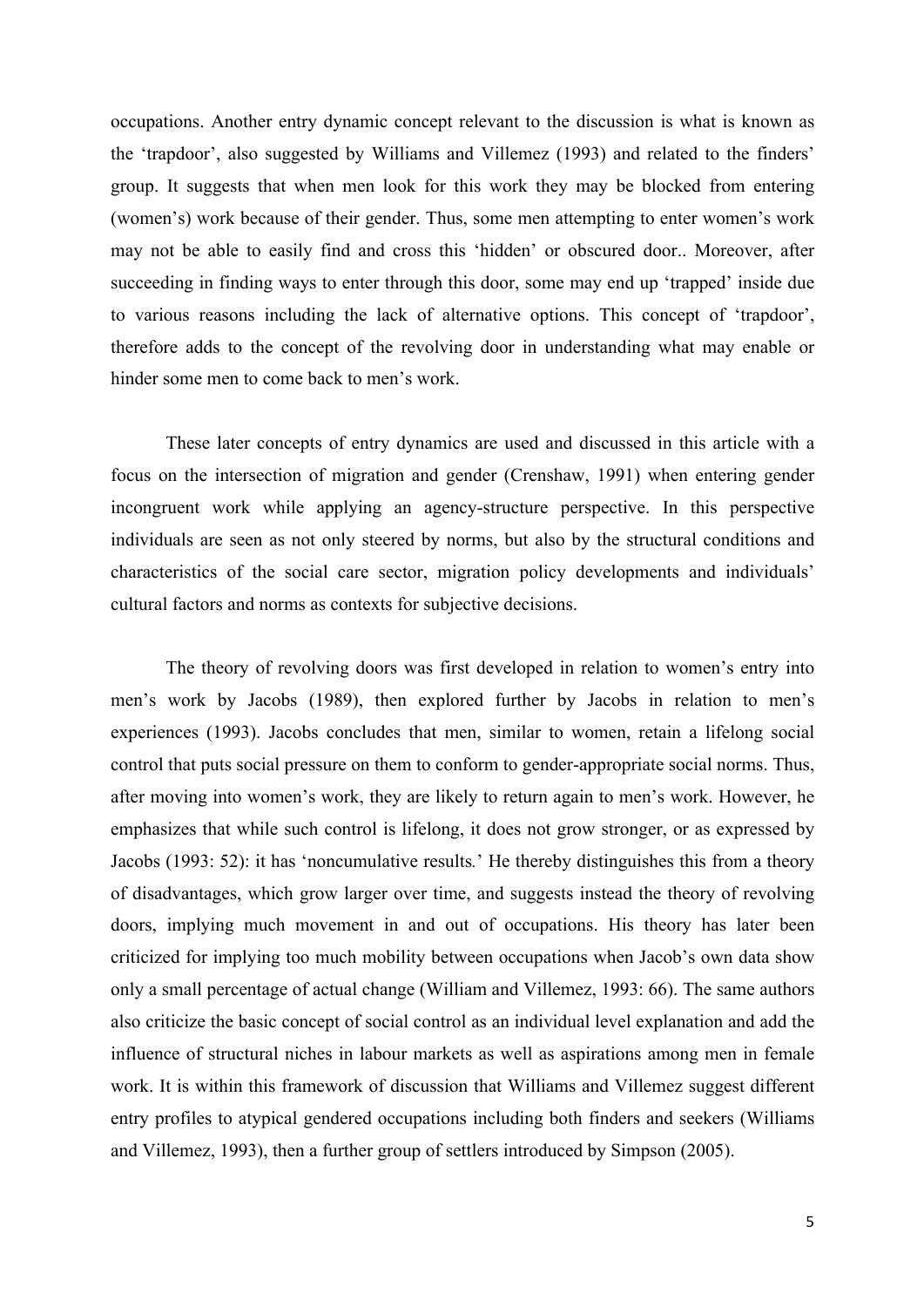The main finding from this literature is that the majority of men entering femaledominated occupations are not actively seekers but finders because it is rarely the case that female-dominated work is what they are looking for. Simpson (2005: 375) therefore characterizes this as 'passive choices'. This assessment of passivity can also include the description of the case when men face a trapdoor, whereby they are prevented from gaining access to women's work. Williams and Villemez (1993) suggest that some men can 'fall' through this trapdoor, which may imply some lack of active choice. In the conceptual framework utilised for the analysis in this article, we intentionally pay attention to the active decisions and processes migrant men apply when entering women's work, even when a trapdoor is evident. We conceptualise such active process in two ways: first by focusing on how they find and negotiate access through this (hidden) trapdoor, and secondly by focusing on how some migrants after successfully gaining entry may end up trapped inside. For the latter group, we explore the active choices and strategies they make in order to improve their experiences of working in the sector or to secure further opportunities within the wider parameter of their life trajectories and employment options. We intentionally use the term 'migrant', instead of 'immigrant' to capture the differentiated set of this group's mobility, with some men choosing to stay in the host country (here the UK), others going back to their home country, and some even circulating between the host, other countries and home country (Parreñas, 2010).

#### **The case of social care and migrant men in the UK**

Social care work involves providing support with daily activities and personal care to older people or adults with long-term illness or disabilities, whether taking place in their homes or in institutions. In most European countries, including the UK, social care was developed after World War II (WWII) as a welfare state occupation that took over some of the responsibilities traditionally placed on families, mainly women. While this is an historical root, this work has never in reality moved away from this position. Social care is now on the border between unpaid women's work in the family and public low-paid work and continues to be characterized as primarily women's work, low-status, and low-paid (see England, 2005; Land and Himmelweit, 2010; Palmer and Eveline, 2012).

Within these historically developed structural conditions, the social care sector is not an attractive employment option for many British women and the majority of British men. Yet the growth in the sector associated with an ageing population and changing family structures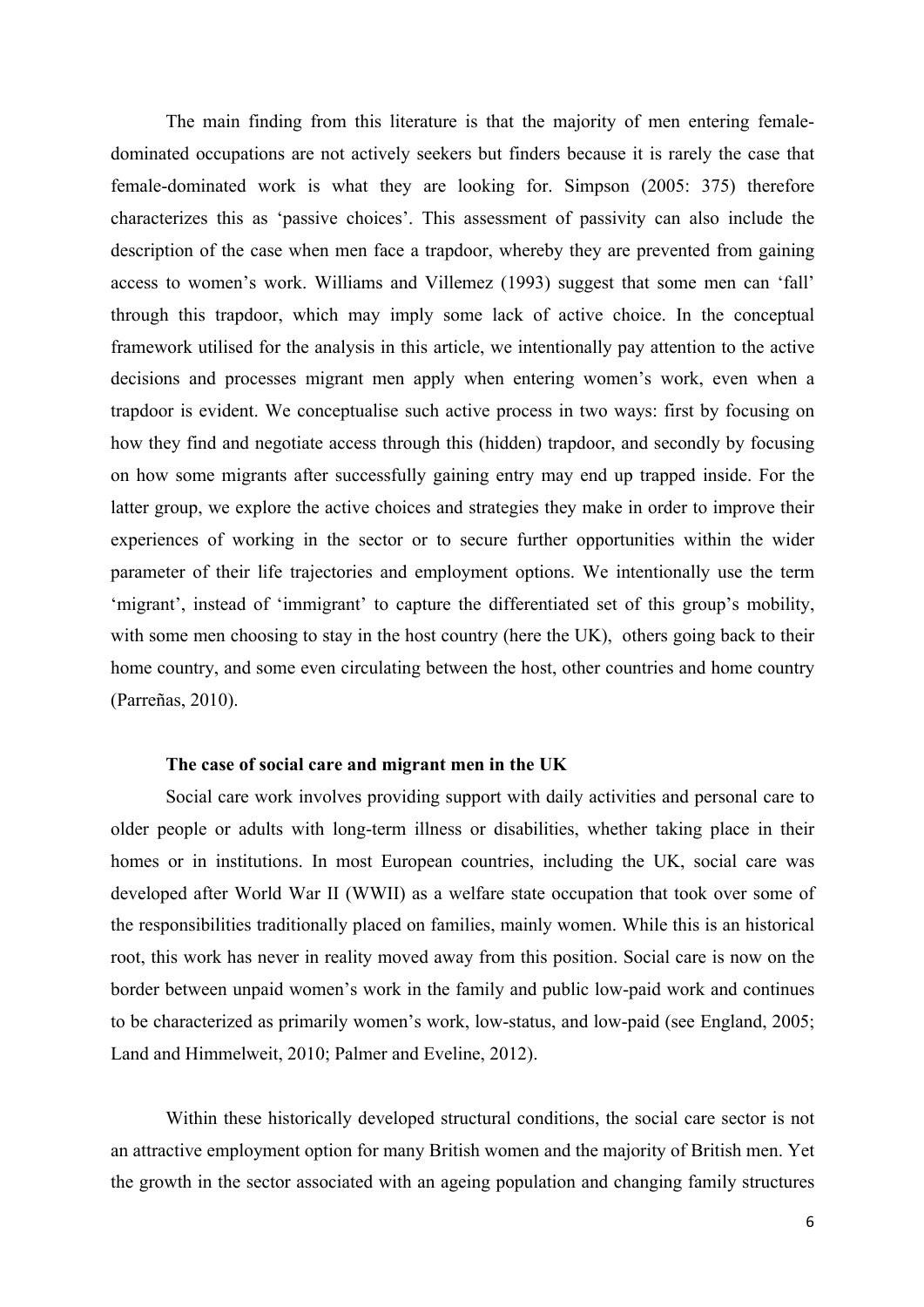provides new employment opportunities, especially for migrants of both genders (Hussein, Stevens and Manthorpe, 2013; Bettio and Vershchagina, 2008; Solano and Rafferty, 2006). Among a range of factors influencing the recruitment of migrants to this sector two are of particular relevance. One concerns the UK immigration policies that have facilitated economic migrants' entry, in particular after 2004 due to the expansion of the European Union (EU). The same policy developments then restricted the entrance of those from outside the EU, particularly since 2008 with the help of a strict points-based entry system (Hussein, 2011a; Dobson and Salt, 2009), followed by the introduction of a non-EU immigration cap in 2012. The other factor is the qualifications' threshold required to gain social care employment, which is minimal with the main training offered after employment, thus providing a work option that is easy to access (Simonazzi, 2009).

Two further relevant current social care policy developments should be highlighted. One is promoted by the catchphrase 'choice and control'; channeled through the personalization agenda whereby people in need of care are provided cash to purchase services if they are deemed eligible to receive government funded support (Glendinning, 2008). Thus an increasing number of service users become employers of their care workers, having more power, at least in theory, in selecting and deciding who would be suitable for the job. The second one is the progressive marketization of social care with consequences of increased outsourcing of services by government and a trend of for-profit care providers recruiting foreign workers (Hussein, Stevens and Manthorpe, 2013; Cangiano et al., 2009). Marketization of care is a contentious issue where care users are constructed as consumers and care as a commodity. Marketization has evidentially increased the role of the private market sector – through outsourcing of services as well as financing users to use/buy such services. Furthermore, for-profit care providers operate in competitive markets with cost reduction clear a business incentive contributing to maintaining wages at or below the national minimum wage (Gardiner and Hussein, 2015) with further implications on quality of training. This process is strengthened by reduced funding from central government in many European countries, following the financial crises in 2008. While England was the first European country to marketize the social care sector through progressive outsourcing programs and personalization policies (Pavolini and Ranci, 2008), most Nordic countries have followed this development, although on a much smaller scale, but with significant implications in terms of inequalities in the provision of care services as well as difficult working conditions (Brennan et al., 2012). On one hand, these policies create structural niches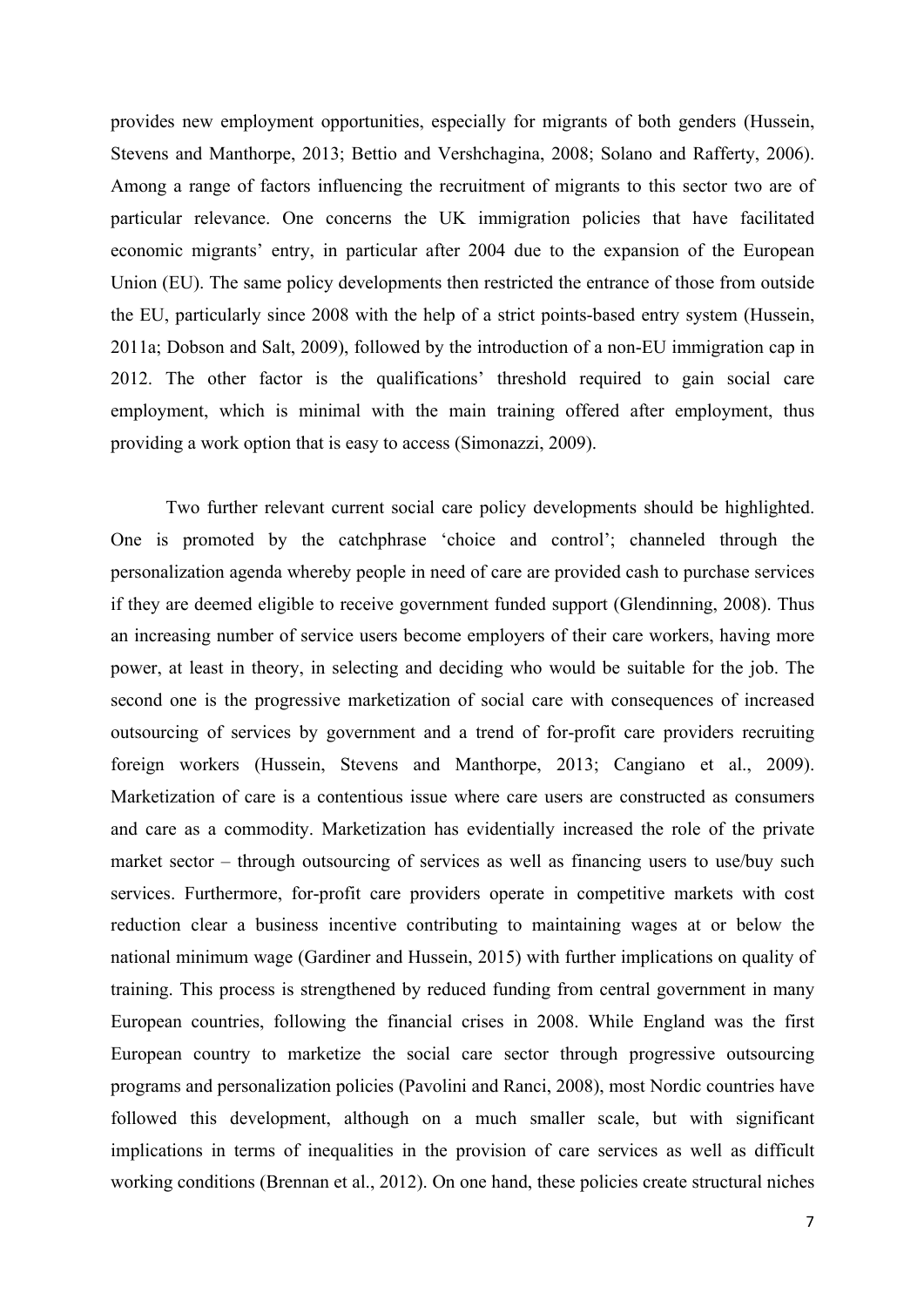for migrant men; for example when an increased number of disabled men are looking for workers of the same gender or ethnicity to employ using their personal budgets or cash-forcare money (Christensen & Guldvik, 2014). On the other hand, these policies also emphasize the importance of profit making and cost cutting which in turn can be used to exploit migrant workers; for example when the wage differences between destination and origin country represent a relevant incentive for migrants, who remit a consistent part of their earnings to their families left behind (Bettin and Lucchetti 2012). In sum, the policies create opportunities for migrant workers, but simultaneously pose several challenges, including underpayment, irregular work, weak employment conditions, with potential impact on the health and wellbeing of migrants (FRA, 2011).

#### **Data and Methods**

To investigate the contribution of migrant men to the English social care sector and to understand which jobs this group are able to access, we analyzed the National Minimum Data Set for Social Care (NMDS-SC), February 2016. The NMDS-SC is recognised as the main source of workforce information for the adult social care sector in England. There is no sampling frame for the data, rather there is an attempt to collect information from all care providers, completion being encouraged by incentives in training funds offered to care providers; it is assumed the sample is random for the most part. The dataset provided details of 544,146 social care workers' records with valid information on gender and nationality. The data were specific to England only and there were no similar workforce data available for the other UK countries. We mainly used the data to describe the contribution of migrant men to this workforce, distinguishing their prevalence in different parts of this sector such as the private sector, and if they worked more with certain groups of users. We have compared such profile to that of British men as well as migrant women. Statistical analysis was completed on R-Unix statistical environment.

The core analysis and findings for the study were based on interview data, originally belonging to two different studies. The first dataset comprised 20 semi-structured in-depth interviews with migrant men working in the English care sector, collected as part of wider research on international recruitment in the sector in 2007-2010 (which received ethical permission from King's College London Research Ethics Committee, Hussein, Stevens and Manthorpe, 2010). Participants were recruited from six diverse geographical areas to provide maximum variation. The participants were mainly recruited through place of work including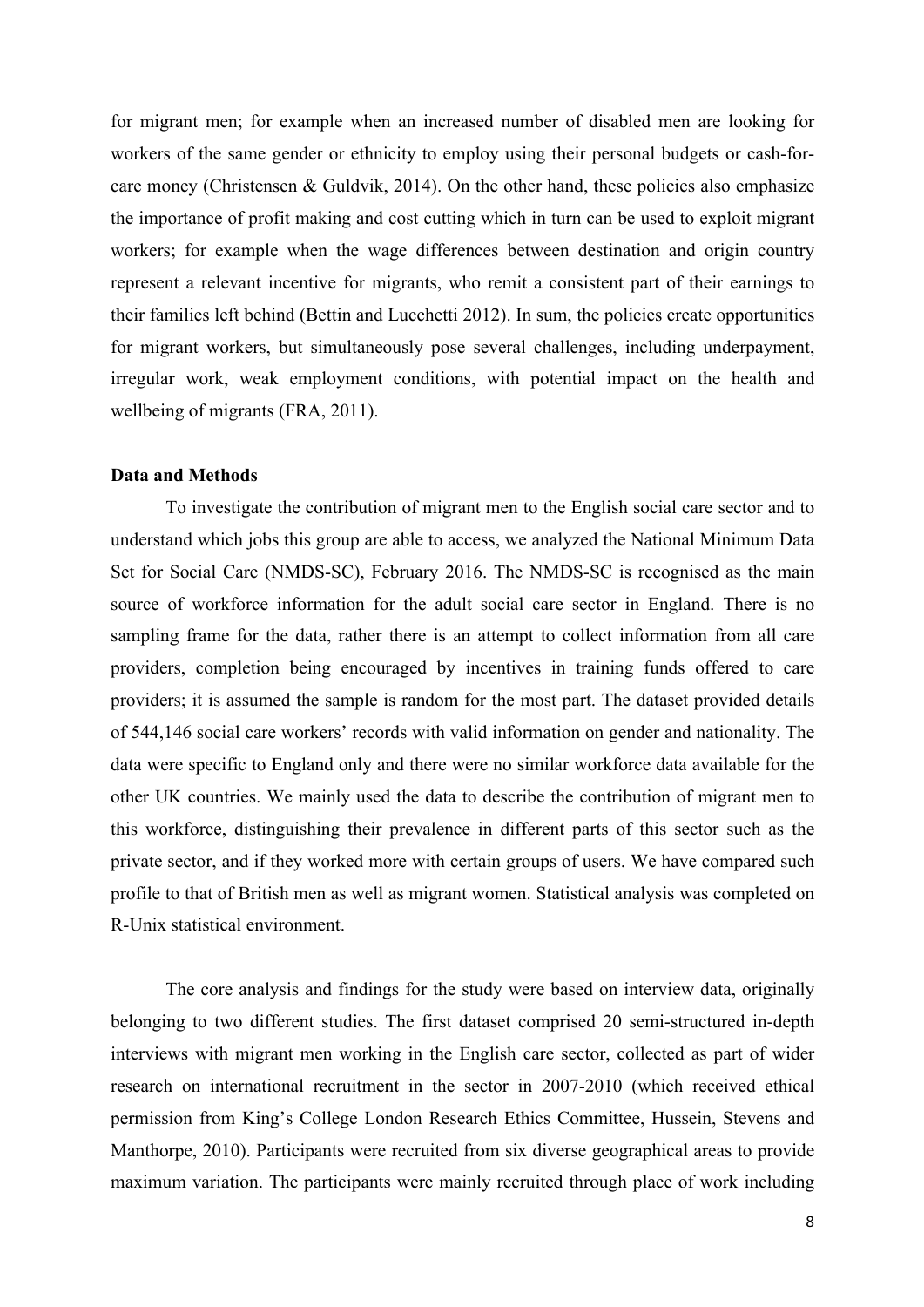both residential and home care workers, through posting flyers and email invitations to participate in the study. Others were recruited through job fairs and local newsagents. The interviews took place on one-to-one basis at convenient public places and lasted on average between an hour and an hour and a half. All interviews were conducted in English except for one. The interviews explored in detail participants' motivations for migration and reasons for choosing the UK and joining the social care sector; their experiences of social care work and relationships with colleagues and service users and their future employment and migration plans. The interviews included reflections on their national and gender identity as well as support from peers and families, their skills and work background.

The other data source consisted of life story interviews carried out in 2011-2013 with eight migrant men working in the English social care sector. These data belonged to a crossnational British/Norwegian case study of how migrant care workers shape their working lives and life projects in the context of unfriendly non-EU immigration policies and the personalization agenda (ethical approval was received from Norwegian Social Science Data Services (NSD), Christensen & Guldvik, 2014). The interviewees were recruited through organizations, websites and snowballing. The interviews lasted between one and a half and two and a half hours, all conducted in English. These interviews comprised in-depth data on their stories starting with their childhood and class background in their home country, the situation in their home country explaining their decisions to travel, their work and educational history in the home country and in the UK, with a particular focus on care work experiences, including relationships with clients.

While the datasets belonged to different projects, they comprised information on similar topics, particularly why and how participants joined the social care sector. They also both included a focus on migrant men with experiences of working in the social care sector. We applied a life story analytical approach for the two sets of interviews, inspired by the idea of the sociological imagination (Mills, 1959). This approach considers the stories told as representing connections between individual biographies and a historical time and place, understanding lives as integrated in social relationships with the family and others (Elder, 1994). The rational behind the choice of this analysis approach was twofold. Firstly, to enable an understanding of migrant men's current experiences of moving into care work as part of their wider life stories. Secondly, to strengthen the analytical understanding of the 'human agency' part of individual experiences and choices over the life course when confronted with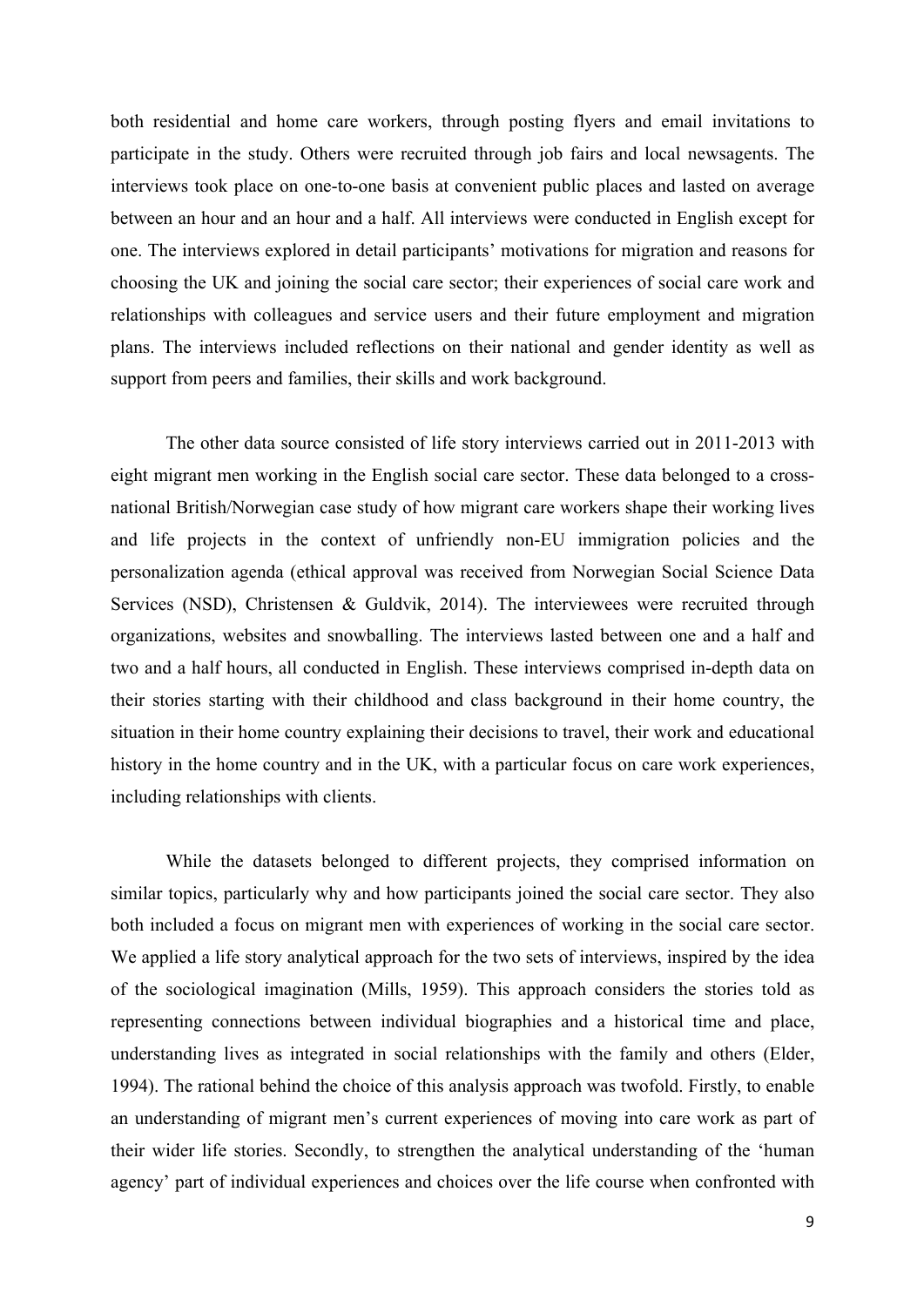concrete and changing social circumstances (see Elder, 1994, referring to the classic life story work by Thomas and Znaniecky).

## *Interview participants' profile*

Table 1 provides a summary of the participants' characteristics: five were from the Philippines, nine from new EU countries, nine from ex-commonwealth African countries and five from other countries including those with historical links to the UK such as India. Just below a third of the interviewees were from the EEA (EU countries plus Iceland, Liechtenstein and Norway), which is consistent with the overall picture within the workforce, where around 27 per cent of the migrant workforce was from the EEA in 2011 (Hussein, 2011b). The majority of participants were well qualified in their home countries (20 out of 28 had bachelor or master's degrees from universities) and worked in direct care jobs, as care workers, support workers or personal assistants, with a couple working as nurses within residential care settings. Participants had a mean age of 35.2 years and the majority worked in the independent sector (private and voluntary) providing care both in residential homes and in service users' own homes.

| Characteristics | 1st group      | 2nd group      |
|-----------------|----------------|----------------|
| Nationality     |                |                |
| The Philippines | 5              |                |
| Poland          | $\overline{4}$ | $\mathbf{1}$   |
| Nigeria         | 3              |                |
| Zimbabwe        | $\overline{2}$ |                |
| Bulgaria        |                | $\mathbf{1}$   |
| Romania         |                | $\mathbf{1}$   |
| Slovakia        |                | 1              |
| Congo           | $\mathbf{1}$   |                |
| India           | 1              |                |
| Ghana           | 1              |                |
| Malaysia        | 1              |                |
| New Zealand     | $\mathbf{1}$   |                |
| South Africa    | 1              | $\overline{2}$ |

**Table 1 Characteristics of study participants**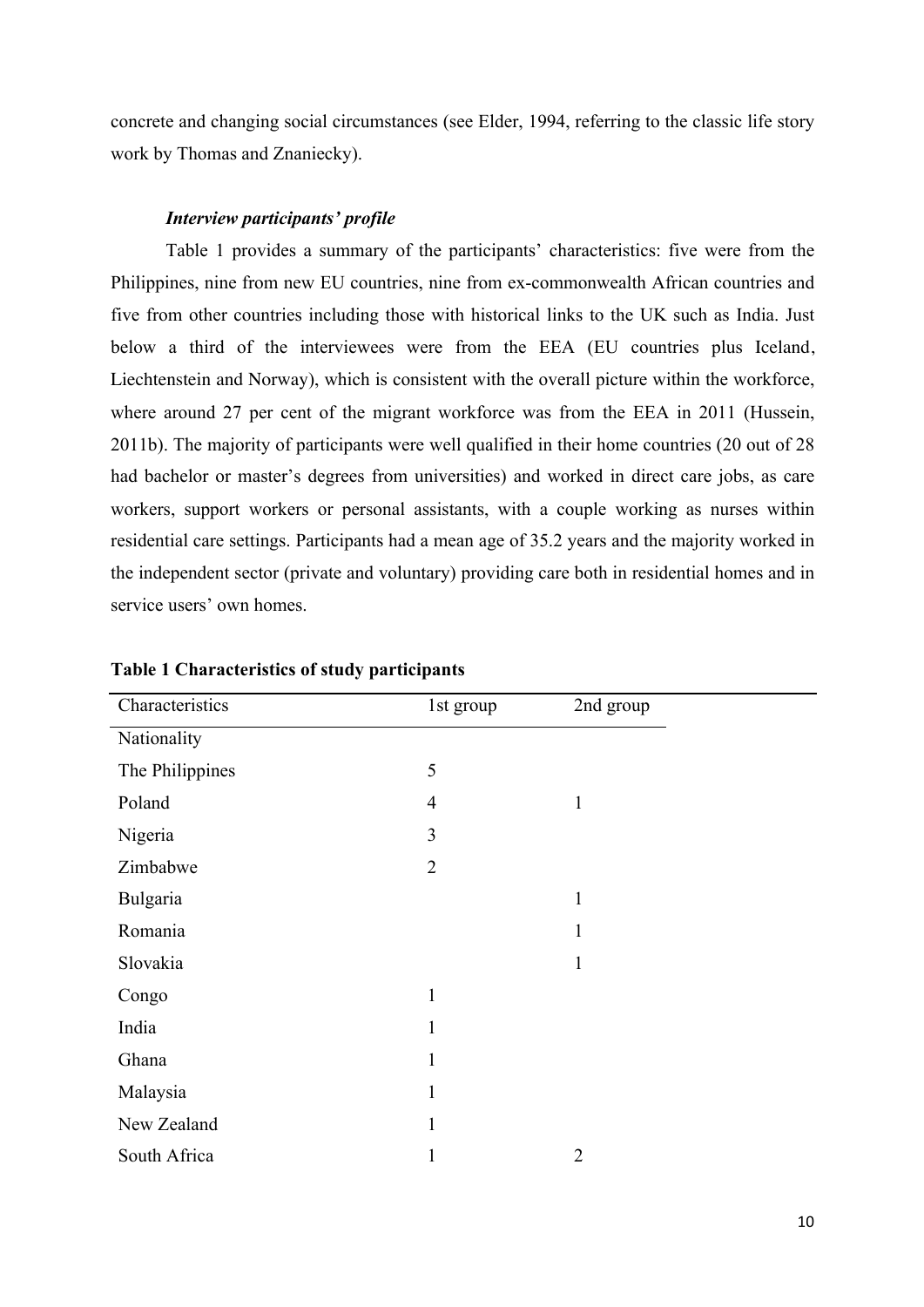| Sri Lanka                               |              |                             |
|-----------------------------------------|--------------|-----------------------------|
| Uganda                                  |              | 1                           |
| Mean age $(s.d.)$                       | 35.17 (1.86) | 41.13                       |
| Mean number of years in the UK $(s.d.)$ | 4.14(0.53)   | 8.86                        |
| Marital status                          |              |                             |
| Single                                  | 4            | $\mathcal{D}_{\mathcal{L}}$ |
| Married/cohabiting                      | 15           | 5                           |
| Divorced/separated                      |              |                             |
| Total number of interviews              | 20           | 8                           |

s.d.: Standard Deviation

#### **Findings**

We first provide an analysis of the prevalence and profile of migrant men working in the English social care sector including which jobs they were able to access based on a large national workforce data. We then provide an in-depth analysis of entry and settling dynamics of migrant men into care work based on findings related to the qualitative analysis of life story interviews with migrant men.

# **Migrant men's representation in the social care sector**

The NMDS-SC indicated that 17.5 per cent of 544,146 workers were men. Overall, a higher percentage of migrants were men when compared to British workers (25% compared to 16%). Among this large sample, a total of 21,420 men were migrants, representing 22.5 per cent of all men and 4 per cent of all workers. Table 2 presents a comparison of the profile of migrant and British men as well as migrant women. Migrant men were significantly younger than British men, on average 3 years. They were also more concentrated in direct care job roles and less represented among managerial and supervisory roles than British men  $(\chi^2=1290, p<0.001)$ . Additionally, when compared to British men, similar to migrant women they were over-represented in the private sector, where pay and working conditions are usually poorer compared to the public and voluntary sectors (Hussein, 2011c).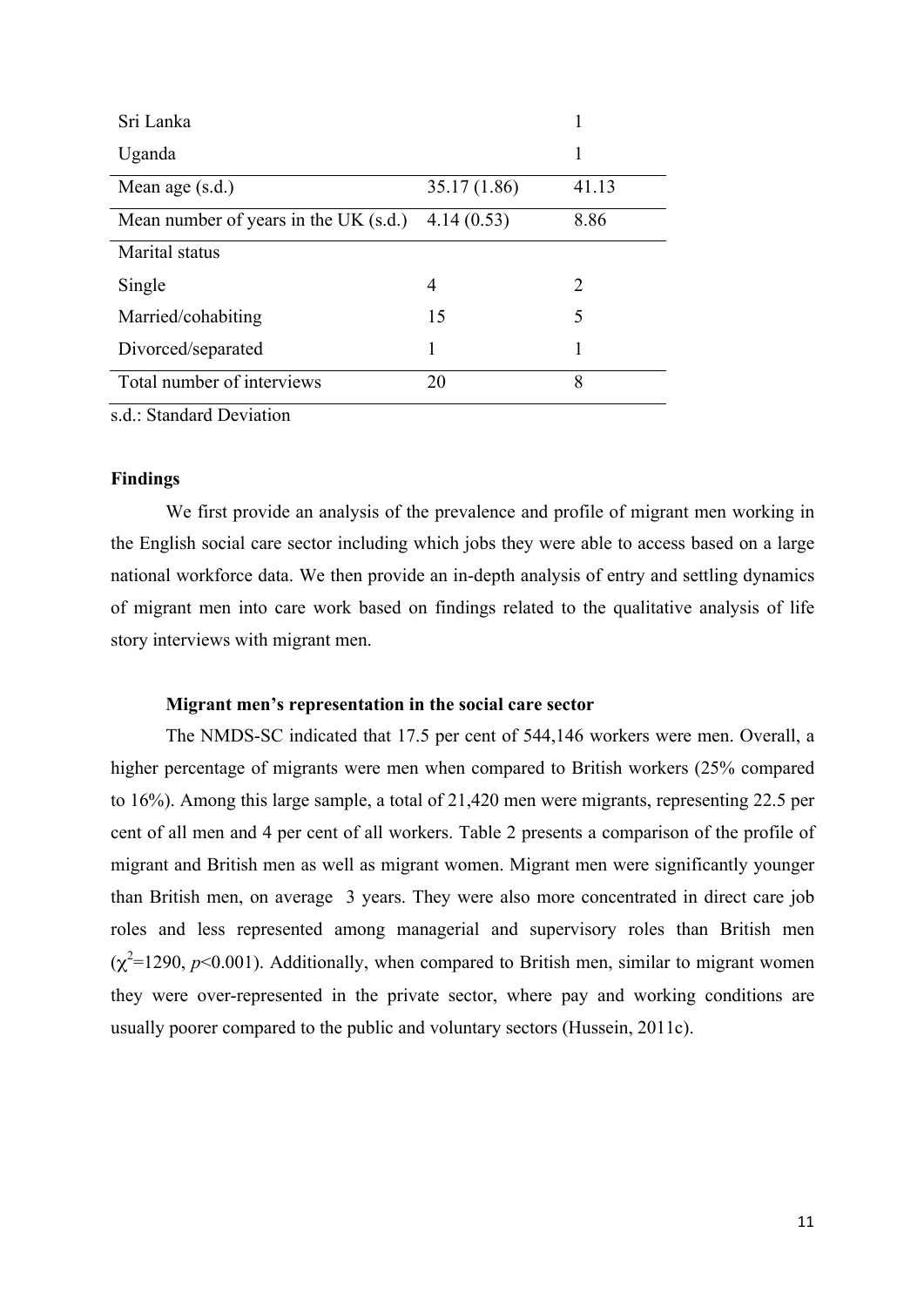**Table 2, Characteristics of migrant and British men working in the social care sector in England, NMDS-SC, February 2016**

|                                        | <b>British</b>     |         | <b>Migrants</b> |        |
|----------------------------------------|--------------------|---------|-----------------|--------|
|                                        |                    |         |                 |        |
| <b>Characteristics</b>                 | Male               | Female  | Male            | Female |
| <b>Mean age</b>                        | 43.5               | 43.1    | 41.3            | 41.7   |
| Standard deviation s.d. 13.9           |                    | 13.7    | 11.1            | 11.5   |
| <b>Sector</b>                          |                    |         |                 |        |
| <b>Statutory local authority</b> 14.4% |                    | 12.4%   | 10.3%           | 11.7%  |
| Private sector 58.5%                   |                    | 66.5%   | 67.8%           | 67.2%  |
| Voluntary or third sector 23.7%        |                    | 17.7%   | 17.8%           | 17.2%  |
| <b>Other 3.3%</b>                      |                    | 3.3%    | 4.1%            | 4.0%   |
| Valid (N)                              | 73,645             | 382,854 | 21,420          | 66,227 |
| Main Job role                          |                    |         |                 |        |
| Direct Care 62.5%                      |                    | 71.5%   | 71.2%           | 74.6%  |
| Manager/Supervisor 10.6%               |                    | 8.0%    | 5.2%            | 4.5%   |
| Professional 4.7%                      |                    | 5.2%    | 7.7%            | 10.8%  |
|                                        | <b>Other</b> 22.1% | 15.2%   | 15.9%           | 10.0%  |
| Valid (N)                              | 73,645             | 382,854 | 21,420          | 66,227 |
| % With level 4 qualifications          | 12.5%              | 12.1%   | 13.5%           | 16.8%  |
| or above                               |                    |         |                 |        |
| Service users' groups†                 |                    |         |                 |        |
| Older people receiving end of 1.6%     |                    | 11.7%   | 2.7%            | 10.1%  |
| life care                              |                    |         |                 |        |
| <b>Adults detained under the</b>       | 0.9%               | 3.7%    | 2.1%            | 5.4%   |
| <b>MHA</b>                             |                    |         |                 |        |
| <b>Adults with dementia</b>            | 2.9%               | 17.6%   | 5.3%            | 17.3%  |
| Older people with physical             | 4.5%               | 29.5%   | 8.8%            | 30.4%  |
| disabilities                           |                    |         |                 |        |
| Older people with dementia             | 6.9%               | 50.1%   | 12.7%           | 45.8%  |

† % of those working with each group of users out of all workers in that category.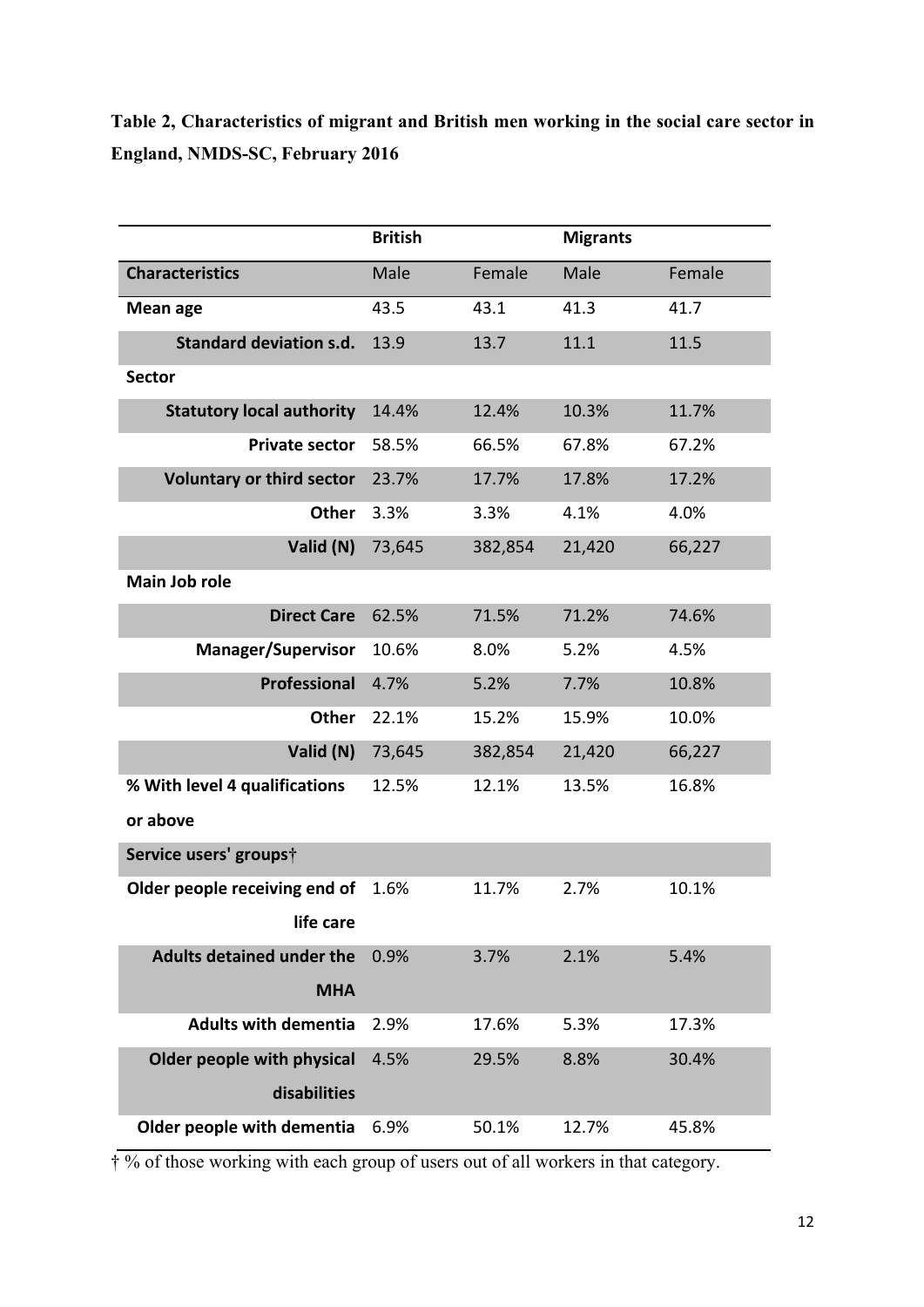Contrary to all other groups, British men were over represented in the voluntary sector where care is regarded as a vocational activity and as a contribution to the wider ethos of social responsibility and good citizenship. The analysis indicated a higher concentration of migrant men in residential care  $(\chi^2=1395, p<0.001)$  and they seemed to work with more 'challenging' service user groups when compared to British men, migrant women were also overrepresented with some of these users' groups. For example, 12.7% of migrant men worked with older people with dementia compared to only 6.9% of British men and 2.1% worked with adults detained or being cared for under the Mental Health Act (2007) compared to less than one percent of British men ( $\chi^2$ =1395, p<0.001). Significantly more migrant men than migrant women worked in 'other' jobs such as gardeners, drivers and cooks. However, all migrants regardless of gender were more concentrated in the private sector when compared to British workers. In terms of qualifications, the national data also revealed that proportionally more migrant men and women held level 4 qualifications or higher (equivalent to University degrees) when compared to British workers. This is despite the fact that many migrants' qualifications were under-recognised by the British system indicating a higher true difference.

# **Entry and settling dynamics of migrant men into care work**

Employing the life story analytical approach we identified three main entry and settlement dynamics for migrant men to access the feminized social care sector. These are organised under three main themes: 1) facing and negotiating a trapdoor; 2) stumbling upon care work and developing compensating strategies; and 3) migratory settling into care work.

# **1) Facing and negotiating a trapdoor**

While a trapdoor can operate at the initial stage of locating and attempting to access a gender atypical job, it can also operate at a later stage when attempting to gain promotion for example. The experience of an initial (hidden) trapdoor was not shared by the majority of participants in our sample. However, most of them faced barriers to access promotions in the workplace. The latter had been highlighted by other research where migrant men and particularly those from Black and minority ethnic groups faced barriers to access managerial and supervisory roles in the social care sector (Hussein, Ismail and Manthorpe, 2016). We provide two illustrative stories of Patrick and Marcin respectively to present each of the initial and later stage of the trapdoor, exploring the narrative of negotiating and crossing these barriers.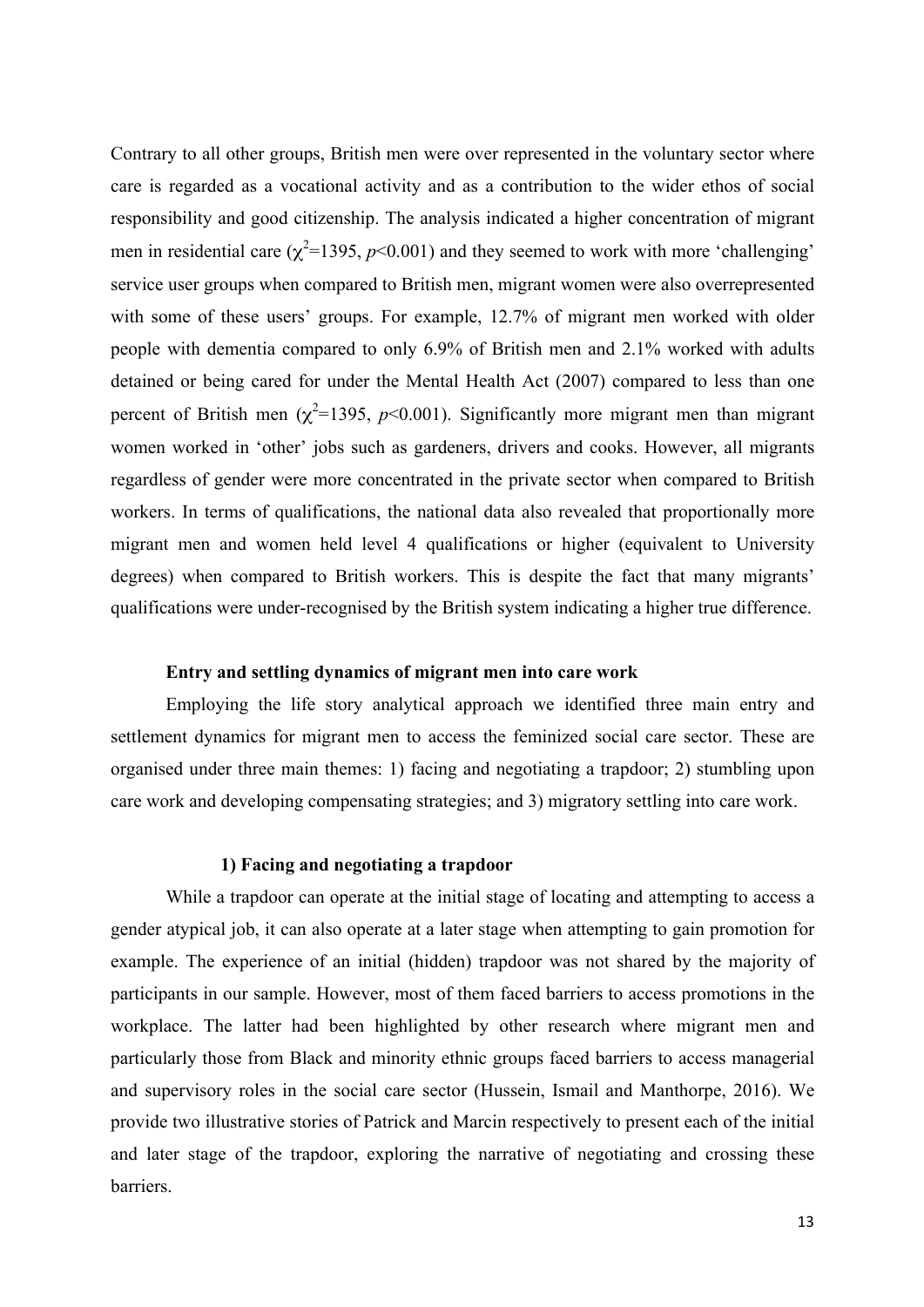Patrick, was 41 years old at the time of the interview, grew up in South Africa in a white minority family. However, it was only when his father gained permanent work that the family gained good living conditions. Patrick then had the option of going to the university and at some point finished a bachelor degree in psychology. Experiencing this as a turning point in his life, he went to the UK, seeking new life experiences. Patrick highlighted a trapdoor in his narrative. As is common among care workers, and in particular migrant care workers he used a care agency to access work in this sector (Hussein, Stevens and Manthorpe, 2013; Cangiano et al., 2009). However, when he initially contacted care agencies looking specifically for work in the English social care sector he faced a trapdoor, being informed that most people wanted female care workers:

I started looking on the Internet, and spoke to a couple of agencies but they were a bit negative. One guy pretty much told me, you know, I have to be honest with you, I have loads of guys on my book but still you know most people seem to go for women. (Patrick, 41, South Africa)

Patrick then figured out a specific social care area where it was no disadvantage to be a male care worker. He found live-in work (living in the client's home) for men with spinal injuries who used cash-for-care money (direct payments) to employ their own workers. These direct payment users would often prefer to have a male carer due to their personal care needs and in some cases an interest in same gender companionship (Christensen & Guldvik, 2014).

Another participant, Marcin, who was 59 years old at the time of the interview and from Poland, grew up in a lower middle-class family. During WWII his father was sent to the UK as a soldier. While his father returned to Poland when the war ended, several relatives stayed in Scotland, which gave Marcin an early relationship with the UK. Marcin grew up in the Polish communist society, achieved a Master's in agriculture and became an expert in gardening, teaching at several institutions. However, while teaching he was accused of anticommunist behaviour and realized in his early 50s that he could no longer provide a regular income for his family in Poland due to these accusations. When a relative from Scotland offered to help him into a gardening job there, Marcin realized that he could earn money in the UK. He contacted the employer, an agency, and was offered a gardening job. However, on arrival to the UK he was sent to London to provide care work in a residential care institution.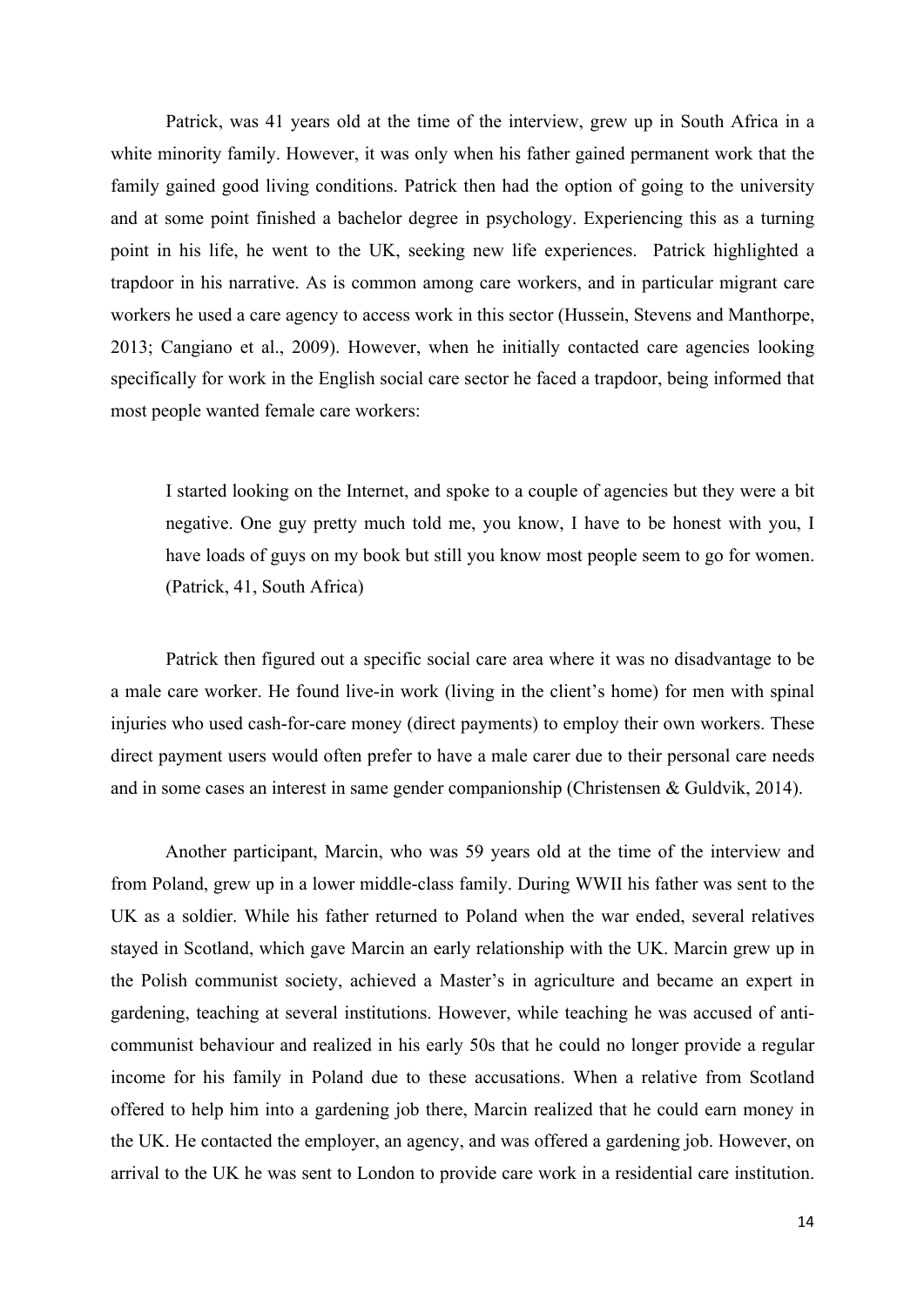He continued working in this position but managed to arrange some private gardening work later. This private gardening work was hindered by the financial crisis in 2008, and because there were only 'salmon, fish and care homes' as Marcin expressed it, he then actively searched for another care job. Thus, while he was definitely not looking for care work when he originally came to the UK, being in this sense, and as different from Patrick, a finder (Williams and Villemez, 1993) – in a specific way related to his migratory story – he had become what Williams and Villemez call a seeker, using his care work experiences to facilitate this. It was at this later stage, when he applied for work (as care assistant) at a nursing home, he faced some form of the trapdoor, explaining it this way:

It was difficult because this care assistant job is a feminine job, that is 99 per cent of these care workers are women. That makes it difficult; it means men are discriminated against. (Marcin, 59, Poland)

When he had worked at the nursing home for some time he completed National Vocational Qualifications (NVQs) level 3 and applied for a senior care assistant position, requiring only NVQ2. He was rejected:

It is not open discrimination but still it is discrimination, because they are thinking that women and English people are much better than foreigners. Maybe they think that my English isn't good enough for answering phone calls [expressed satirically]. (Marcin, 59, Poland)

Both Patrick and Marcin developed resilience (Datta et al., 2009) based on earlier experiences in their migrant lives and used these experiences to overcome the initial and later barriers. In Patrick's situation, by locating a relevant sector niche fitting his interests and gender he found and crossed the hidden door. Through Marcin's acquired knowledge of his employer's needs for higher qualifications and his perseverance he managed to acquire a better position. While he did not gain the full-time senior care assistant position, he negotiated with the employer a new position including 50 per cent of his time as a senior care assistant. In both cases the active role employed by these migrant men connected back to their life stories and wider life projects.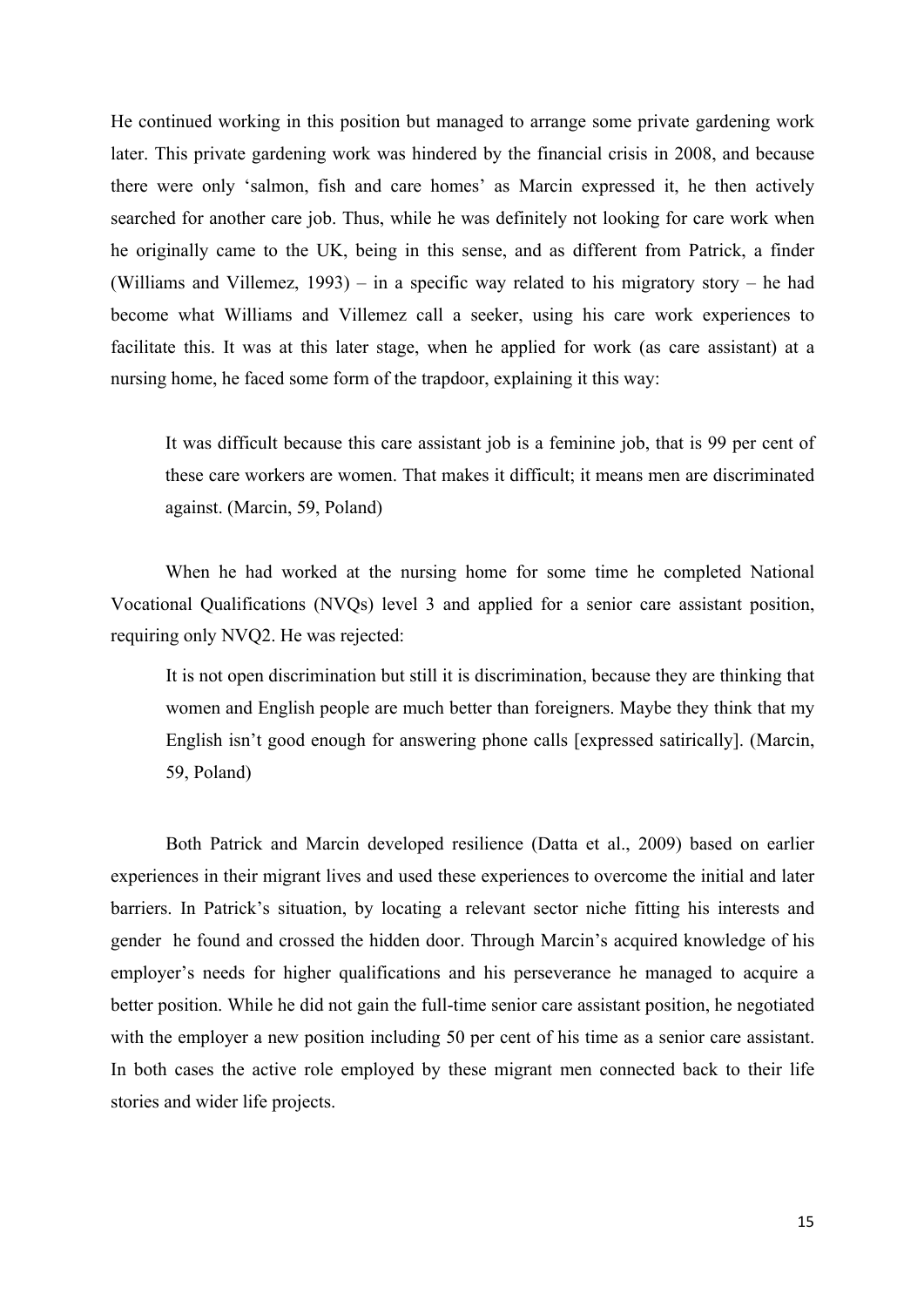#### **2) Stumbling upon care work – and developing compensating perspectives**

Some migrant men ended up working in the care sector because of lack of other opportunities or because of pure chance; these men could be classified as finders (Williams and Villemez, 1993). We found that these men actively developed some compensating strategies in an attempt to negotiate and reverse a subordinated position. Such subordinated position resulted from both gender and skill mismatch (Datta et al., 2009). These strategies are used either to accept a de facto situation of a job that occurred due to necessity rather than choice or as a means to build stock and experience that might facilitate a better work experience or enable moving out of the trapdoor.

Prince was 26 years old at the time of the interview, he was the son of a Dutch father and a South African mother. The family, a working-class family, belonged to the white minority population in South Africa and Prince grew up with both English and Afrikaans languages. While he wanted to go to university, his parents (as different from Patrick's) could not afford this. He was able to borrow some money and managed to gain a bachelor degree in information technology, traditionally regarded as a male-dominated subject in his country. After completing his degree, he decided to travel and see the world, like Patrick, but with a more 'male-work-orientation'. At that time he had a brother living temporarily in Manchester. Prince decided to go to the UK after applying for and securing a dual South African-Dutch citizenship. As this happened just after the economic recession had started in 2008 it was difficult for him to find work relevant to his studies. He, therefore, started doing several lowpaid jobs but not gender atypical, and with no specific interest in care work. At this stage he met a girl by coincident who was working as a live-in personal assistant for disabled people through a care agency. She told him about an available job and explained what kind of job this was, here he showed some interest in this opportunity. Her knowledge about this specific care work made him able to answer all the recruitment agency interview questions adequately and secure a new position. Prince was comfortable about staying for two years in this job, working as a male live-in personal assistant for 12 to15 different disabled people.

Several other migrant men in the study also 'stumbled' into care work, for example Taiwo, a Nigerian, 34 years old with a Master's in finance. When he could not secure suitable work, he started working in a charity providing care for young offenders. He then intentionally sought paid work in the care sector using his voluntary work experience he managed to secure a job with adults with learning disabilities and mental health problems.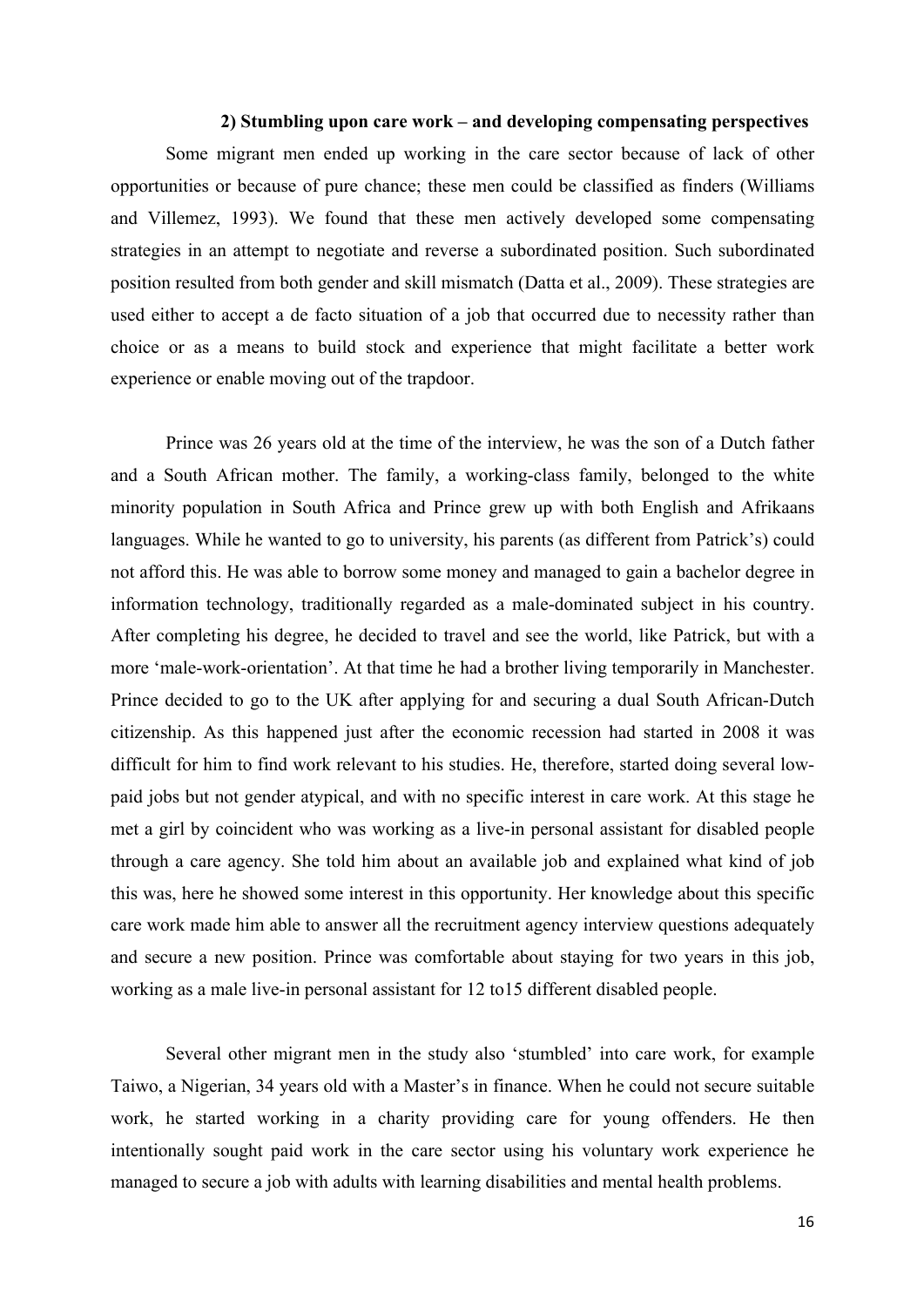The common characteristic of cases such as those of Taiwo and Prince was the clear indication that they would never have considered working in the (female-dominated) care sector if they had not been migrants or if they could have obtained work relevant to their educational background.. Prince, for example, expressed his feelings about how he had to be used to carrying out intimate care work tasks:

After the first few weeks … you get so used to it you know… about four or five, maybe six months in, nothing is new to you, nothing shocks you… you find yourself doing things you never thought you would do on a personal level with your clients or in crazy situations ... (Prince, 26, South Africa)

Lebona, was 28 year old and from South Africa, studied Aircraft Engineering in his home country and then worked as a personal assistant for a gentleman with brain injury in the UK. He was introduced to the job by a female friend who was working for a social care agency and recommended him because of his 'calm attitude' and ability to help in certain situations including managing 'difficult behaviour'. He explained his interaction with this particular gentlemen and how this had positively impacted his own experience:

I enjoyed looking after him. It was, to me, I didn't just see him as a person who had an injury and a person who has difficulty sometimes and he might get angry and sometimes throw things. The whole interaction, it was … I say, the first day, I was kind of nervous and how am I going to deal with him and stuff. After that, it was ... he was just like another person, like every other person, so that's what I think was, when he left, I felt like I couldn't really carry on. I enjoyed so much time that I spent with him…. I'm very satisfied (Lebona, 28, South Africa)

For some, the unexpected entrance into care work explained why a pragmatic approach to care work could easily be developed. When care work represented no primary interest it could lead to a focus on positive perspectives of that work. One such perspective typically identified by the migrant men in our sample related to the uniquely flexible organization of home-based care work as personal assistants to self-funder users (paying for care out of own pocket) or those on direct payments.. The case of Vladislav offered insight into this experience.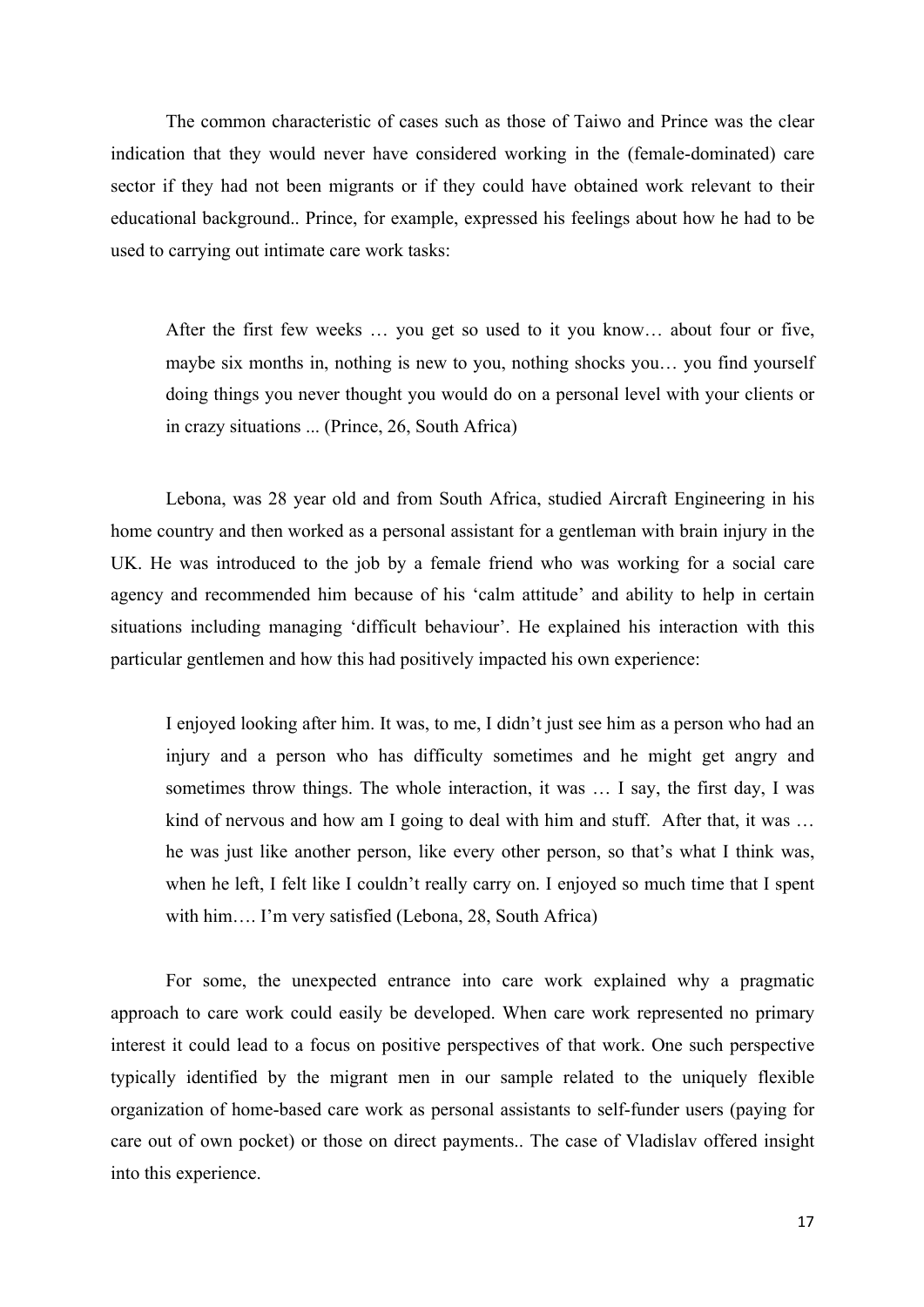Vladislav was a 30-year-old single man from Slovakia with higher education in physiotherapy and experience of working for male sport players, which he did not utilize after he arrived in England. After stumbling into care work, he pragmatically chose to do live-in care work mostly for older men, because this offered him better opportunity to do other things that he liked. He had spare time during the working day in which he could pursue his sporting interests in golf, swimming and jogging. The flexibly organized care work also gave him time to raise extra money by buying and selling over the Internet. In his time off work – after a few weeks of live-in work he could take one or two weeks off – he could realize his passion of travelling to places he thought he would never see. This travelling passion was important in his life story and in relation to becoming a migrant in the first place. When he still lived in Slovakia, his income was too low for anything extra and he decided not to tolerate this any more and therefore became an economic/work migrant. In his narrative about this he also proudly revealed that through doing this work he could bring his mother to places of which she had only previously dreamed.

Another type of compensating perspectives related to the satisfaction that can be gained from learning from older people and the fulfillment derived from being important for someone else. Emil was a 31-years-old Polish man with a bachelor degree in theology was studying for a Master's in languages in England while working in the care sector explained:

It's the people I meet; they are 80 or 90 and over 90. Their perspective of what is happening is totally different. For example, I got to a gentleman who is 96 years old and his memory is still very vivid and very fresh about the past and he talks about his town, how it looked before and people from here, and it's just living history. Fascinating. (Emil, 31, Poland)

While Emil provided intimate personal care for older people in their own homes, he did not see this as his career; his studies were his career and were simultaneously the catalyst of change to getting out of the trapdoor of care work. He portrayed care work as an adventure that was temporary and secondary to his main goal in life, but was flexible enough to enable him to pursue this specific goal. Other low paying jobs might not have offered him either that flexibility nor the same level of satisfaction. He had actively increased the value gained from his care job to more than just the earnings. He used this opportunity to improve his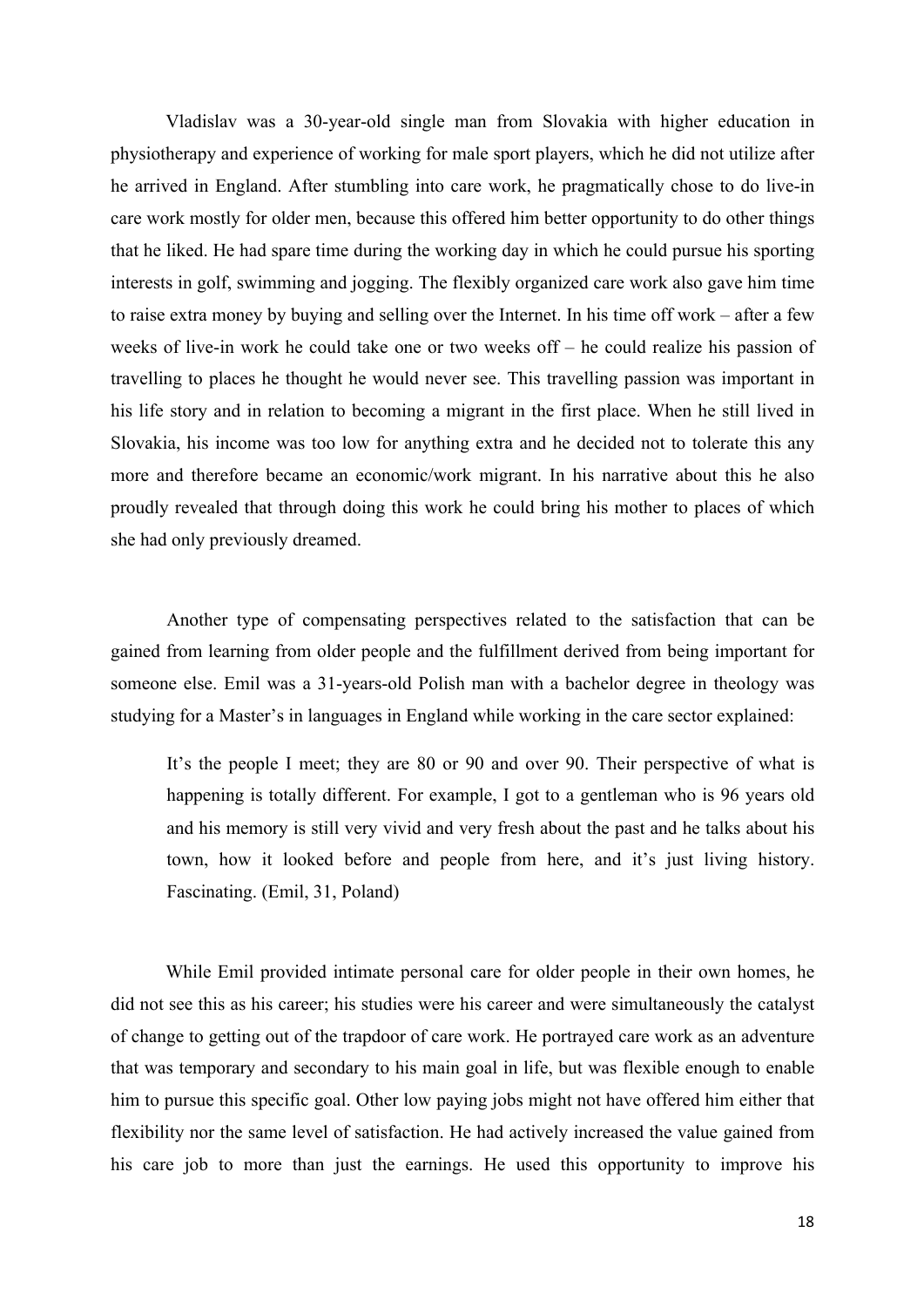understanding of the British culture and way of life through older people's narratives. This separation in his mind between a career and what he had to do to achieve such a goal meant that his professional career goal and identity were uncompromised to him. The choice of care work was supported by his social network, friends and family, who encouraged him to 'try it out' in the first place.

# **3) Migratory settling into care work**

Some migrant men decided for pragmatic or other reasons to remain within the care sector. A negotiation strategy developed by some of these migrant men was to utilize their cultural values from their home countries in a way that made them respect their new role in female work. They created a position that was supported by their social and cultural values and beliefs and did not contradict with their gender identity. These migrant men – unlike those stumbling upon care work – viewed this work as their new 'profession' in the host country. They regarded their work in this new context as important. In their perception, the UK needed people like them with cultural values that respected and cared for older people. In a wider sense these migrant men contributed to crossing, transnational as well as gendered, cultural values.

Isaac was 37 years old at the time of the interview. He grew up in Uganda in a Muslim polygamist family, having 'between 30 and 40 brothers'. Isaac went into higher education, and became a strong supporter of the democratic social movements in Uganda. Because of his politicized background, he gained access to the UK as a refugee. Although holding a bachelor degree in political science and sociology he soon became realistic about his employment and career chances in England and became an active seeker of care work, a sector that he learned could provide a job for him as a migrant man. His parents back home had an inadequate income and also expected him to support them through remittances. Isaac felt that working in the English care sector for older people was stressful because he saw so many vulnerable people left alone when needing care. This perception magnified the role he felt he could play in addressing such an 'unacceptable' cultural norm of not caring for older people. He directly identified the great need for (more) care workers in England and felt positive about making his contribution to such a cause, this being supported by his own cultural values of caring for older relatives and other vulnerable people.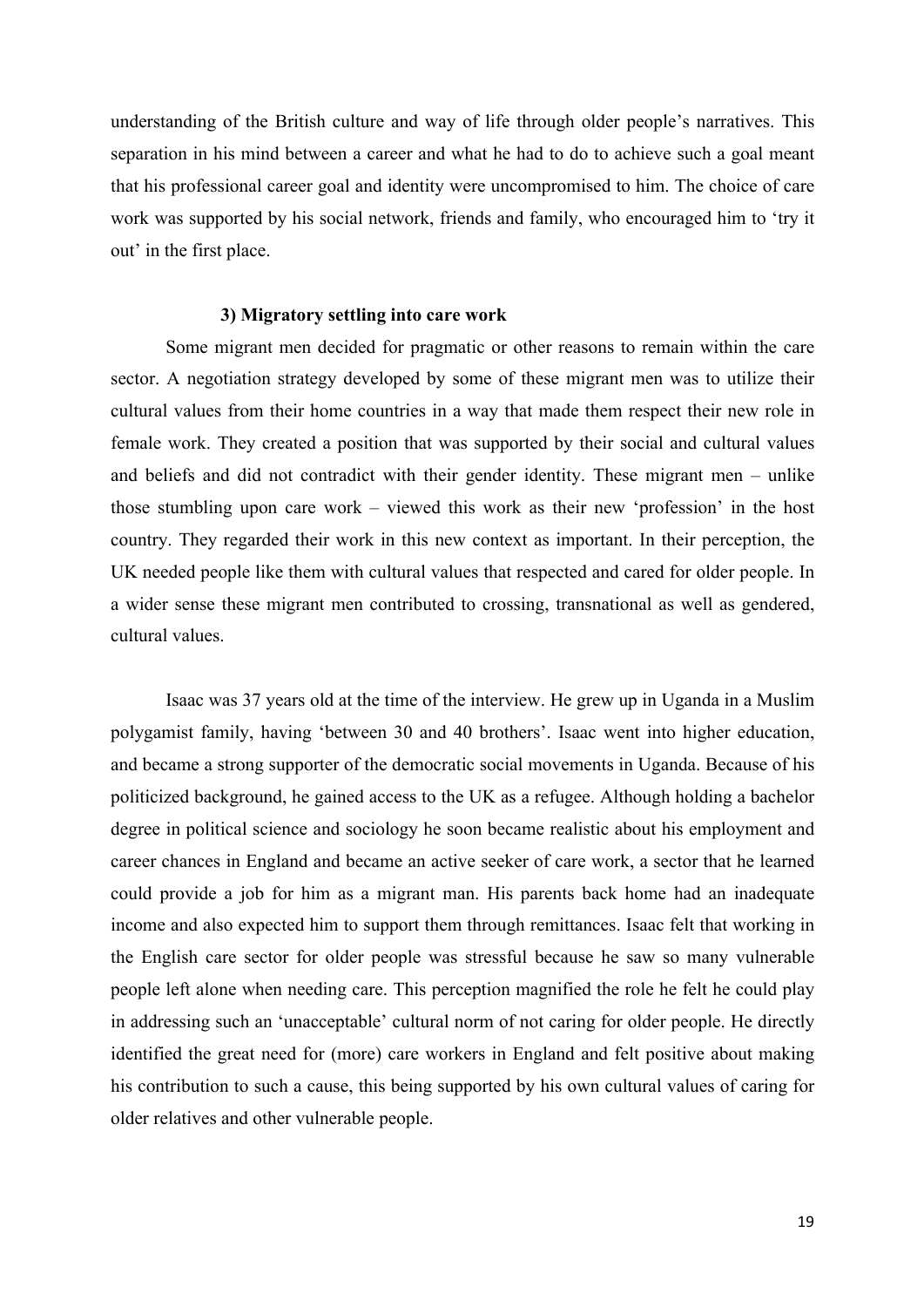It's important that it's done [caring for older people] and done very well. For me, it was interesting, because in my country we have young population; many people live in traditional family that is 3 generations. Young people are looking after grandparents. (Isaac, 37, Uganda)

Anatole was 28 years old from Congo and arrived to the UK initially as a refugee explained how he drew on his cultural values and previous experiences from his home country in seeking work in the care sector:

What made me decide to work in social care in the UK first it is because I did this kind of job when I was back home, not only my own family but I used to care for people who were vulnerable. That's I did most of that work in the refugee camp where we help vulnerable people which included blind, disabled, or deaf, all sorts of disability. And when I came here because moving to a new country is not easy so I decided to go first for care work because it is where I have got experience and also having a start point, here, yes that is why I decided and because I have the skills of caring for people that is why. (Anatole, 28, Congo)

Anatole planed to continue working in the care sector but intended to improve his earnings by acquiring further relevant qualifications:

What I see myself doing in three years time is continuing with my study, with hope to get a degree qualification, or a Diploma qualification [in nursing], which will improve my earning. (Anatole, 28, Congo)

Manila was a 39 years old man from the Philippines, was encouraged by his family, particularly his brother who was already working in the National Health Service (NHS) as a nurse to seek work in the English care sector after completing his degree in commerce in the Philippines. Aware of the shortages in the UK care sector and having the cultural acceptance of his family he sought this type of work: 'My parents when I was studying they wanted me to do nursing.' (Manila, 39, the Philippines). In this quote Manila summarized his settling dynamic into care work:

I think in terms of this kind of work, I find it interesting in doing health care especially with the elders. Though, back home it's not really my job. Basically, in my county, I'm doing a managerial aspect in the restaurant. I'm a bachelor degree graduate and then I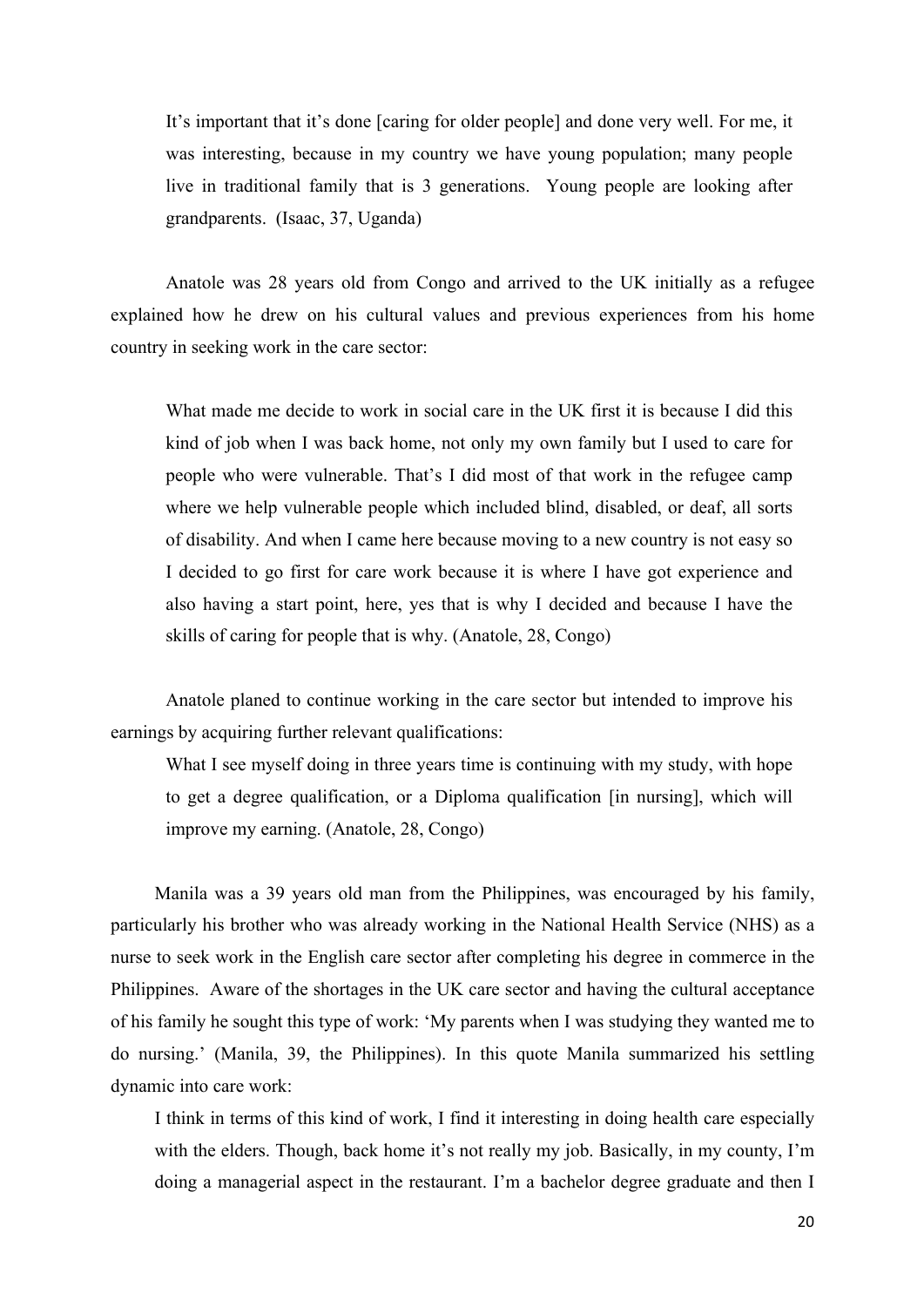worked for seven years in a managerial position … this is a change of career. For me, it's really a stepping stone and it's a basic step for me in health and social care …. Basically, what brought me about to go here is the passion of dealing with people … As far as I can tell, my relationship with the residents are fairly intense in terms of caring, some of the residents like me and when they see me they are cheerful enough to see me, because they know that when they need something I can give it them wholeheartedly without a doubt and without questions. (Manila, 39, the Philippines)

#### **Discussion**

The majority of the literature on gender incongruent occupations focuses on the experience of females moving (upwards) into male-dominated work due to the theoretical point of departure that states: *'*whatever work is done by women tends to be devalued' (Bradley, 1993: 12). In other words, when men move into a female-dominated sector, they will, potentially, go through a downward labour mobility process in relation to both working conditions and social prestige. It also explains why crossing the gender border as a social phenomenon is mainly female focused. This article contributes to the relatively small body of literature focusing on the experience of men examining the intersection between gender and migration trajectories when discussing migrant men's entry dynamics and negotiation strategies in a female-dominated sector performing female-oriented tasks. Within this framework, the importance of the role of (active human) agents acting within the wider structure of the social care sector is explored.

Various social care policy developments, in particular personalization (encouraging direct employment) and marketization, create new opportunities, including the development of niche markets, that could be particularly relevant to the experience of migrants. The article emphasizes the importance of the specific characteristics of the social care sector context in relation to accessibility and opportunities migrant men can expect to gain within these new structural conditions.

Analysis of national workforce data shows a clear contribution of migrant men to the English care sector, and highlights their distinct profile when compared to British men and migrant women working in this sector. Both Migrant men and women are more qualified and younger than their British counterparts. However, they gain significantly less access to managerial roles, they are more concentrated in the private sector and are more likely to work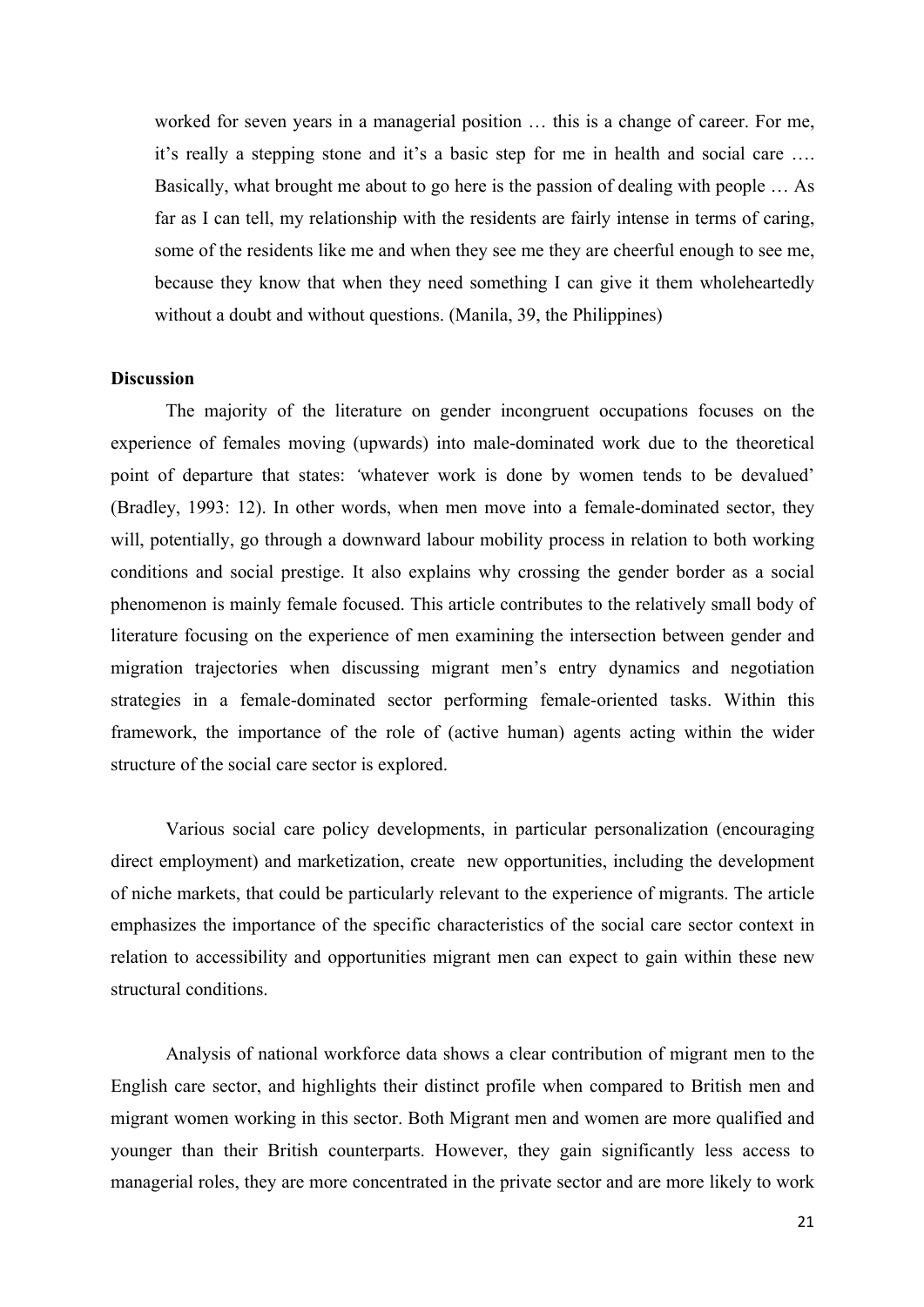with 'challenging' service users. This suggests that migrant men as a group access the lowest part of the social care sector hierarchy in relation to working conditions and pay.

A life story perspective brings new dimensions to understanding this aggregated picture of migrant men in the social care sector and of migrant men's entry dynamics into women's work. This analysis highlights the active role migrant men take when considering and negotiating their position in this occupation. The analysis reveals a number of dynamics related to how some migrant men encounter difficulties in entering the care sector and how they actively negotiate such barriers and find their way across it. Many migrant men have 'stumbled on' care work, not seeking to work in such an occupation but 'finding' it, yet they remain actively involved in enhancing their work experience and keeping their main goals in mind. We find that this group corresponds to 'finders' as identified by Williams and Villemez (1993).However, we would place a stronger emphasis on their active and dynamic actions to negotiate their working lives as part of their migration journey. For some, securing work in social care is one step in their wider life projects including a conscious and active plan to gain more relevant work in the UK. The temporality of care work observed in the lives of some migrant men may explain findings from other research including the high level of precarious work arrangements observed among migrant men working in the long term care sector in Sweden (Jönson and Giertz, 2013). In this study, we find that while this gender atypical work is temporary for some, it is not a revolving door (in Jacob's terms) that transposed migrant men, such as for example Prince, back to men's work when they returned to their home countries. The concept revolving door implies that men are thrown back in men's work because of social normative ideas about men's behaviour, but we find other influencing factors. Migrant men like Prince's case make conscious consideration about the kind of career the care work could and could not offer them. While they might enjoy their work experience they also realise the process of 'de-skilling' associated with care work (Datta et al. 2009). In the case of Prince, he actively crossed the trapdoor out of women's work and into men's work but at the same time created an 'open door' back to social care work in England through the network of relationships to disabled people in England he had developed if the need arises. Other migrants who had no plans for a care work career use compensating perspectives as a strategy to reverse the perception of a subordinated position associated with the downward mobility to women's work, including under utilization of their qualifications. They actively transfer their work into more enjoyable and positive experiences that can make a difference to their further considerations about the next steps in their lives.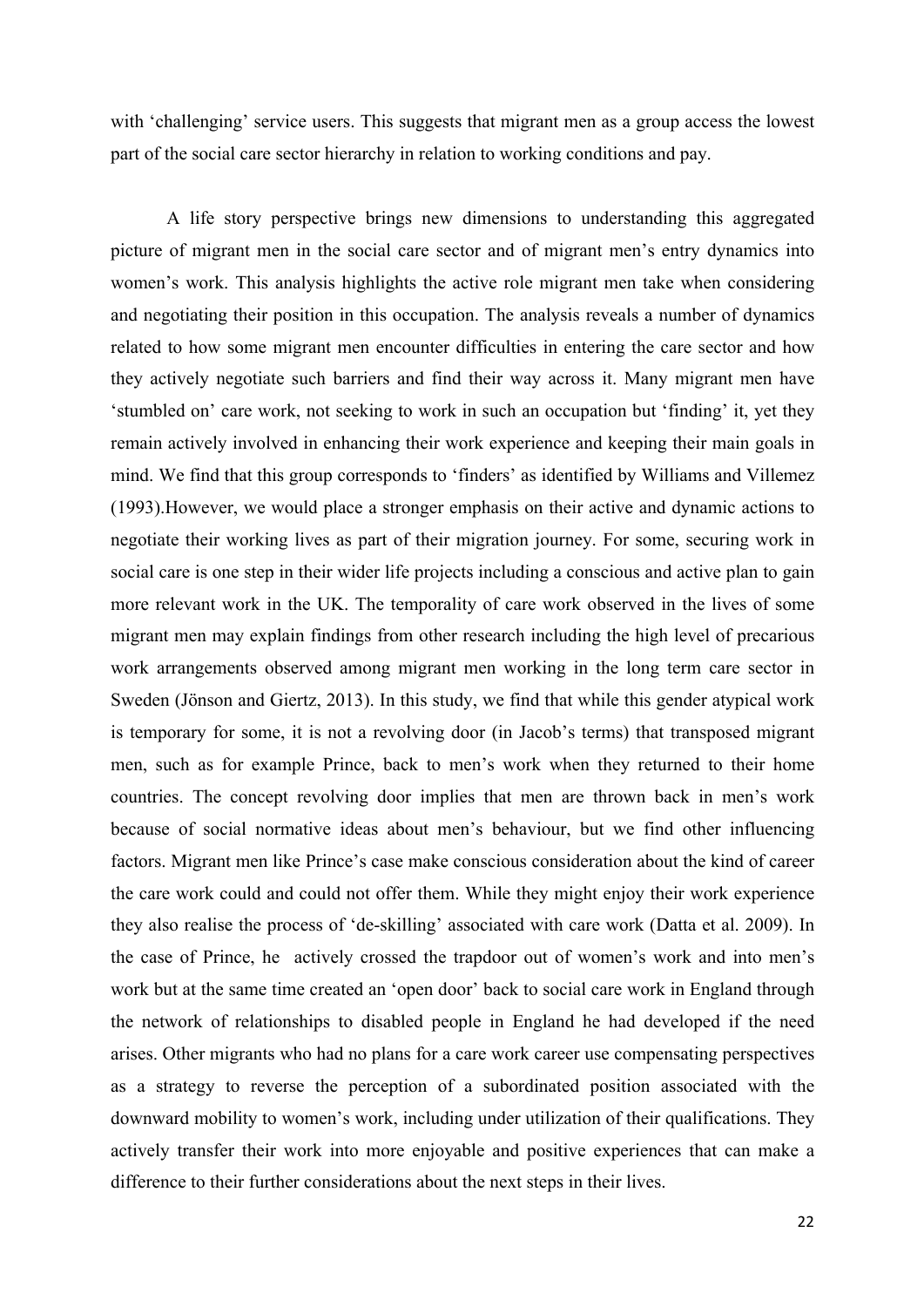The concept of settlers from the literature is important when investigating why men choose to stay in female work. We find temporary settlers – implying a lifelong 'travelling' – in our sample of migrant men. More importantly the analysis shows that there are more dimensions in migrant men settling in women's work than minimizing a conflict with their masculine identity. Migrant men actively negotiate transnational cultural values and thereby develop a positive male care worker role.

#### **Conclusion**

Current policy developments in the UK immigration and social care policies create opportunities for both migrant men and women to access many of the jobs available in the social care sector. Personalisation and marketization in particular create niche markets for migrant men where new roles that embrace gender diversity are created. Despite these circumstances, care work remains women's work and some migrant men who want to access this sector are faced by several challenges. Many migrant men are not only faced by issues related to working in a gender atypical employment but also faced by prospects of de-skilling and under utilisation of their qualifications; these migrants may develop certain strategies to emphasise the positive aspects of working in the care sector. Based on case studies of migrant men in social care work, this article is a contribution to the discussion of men in women's work. While concepts from the existing literature in this field, like the revolving door, the trapdoor, and the set of concepts comprising finders, seekers and settlers are all in different ways still important, they potentially neglect the active and positive ways in which men may negotiate their entry dynamics into and experience of women's work. Migrant men may find barriers to entry, but may also be able to actively cross such barriers. They may consider care work as secondary in their lives but may be able to develop compensating perspectives to manage this process positively. And some may finally choose to develop a career in care work as part of a continuing 'travelling' transnational and cross-gendered life project.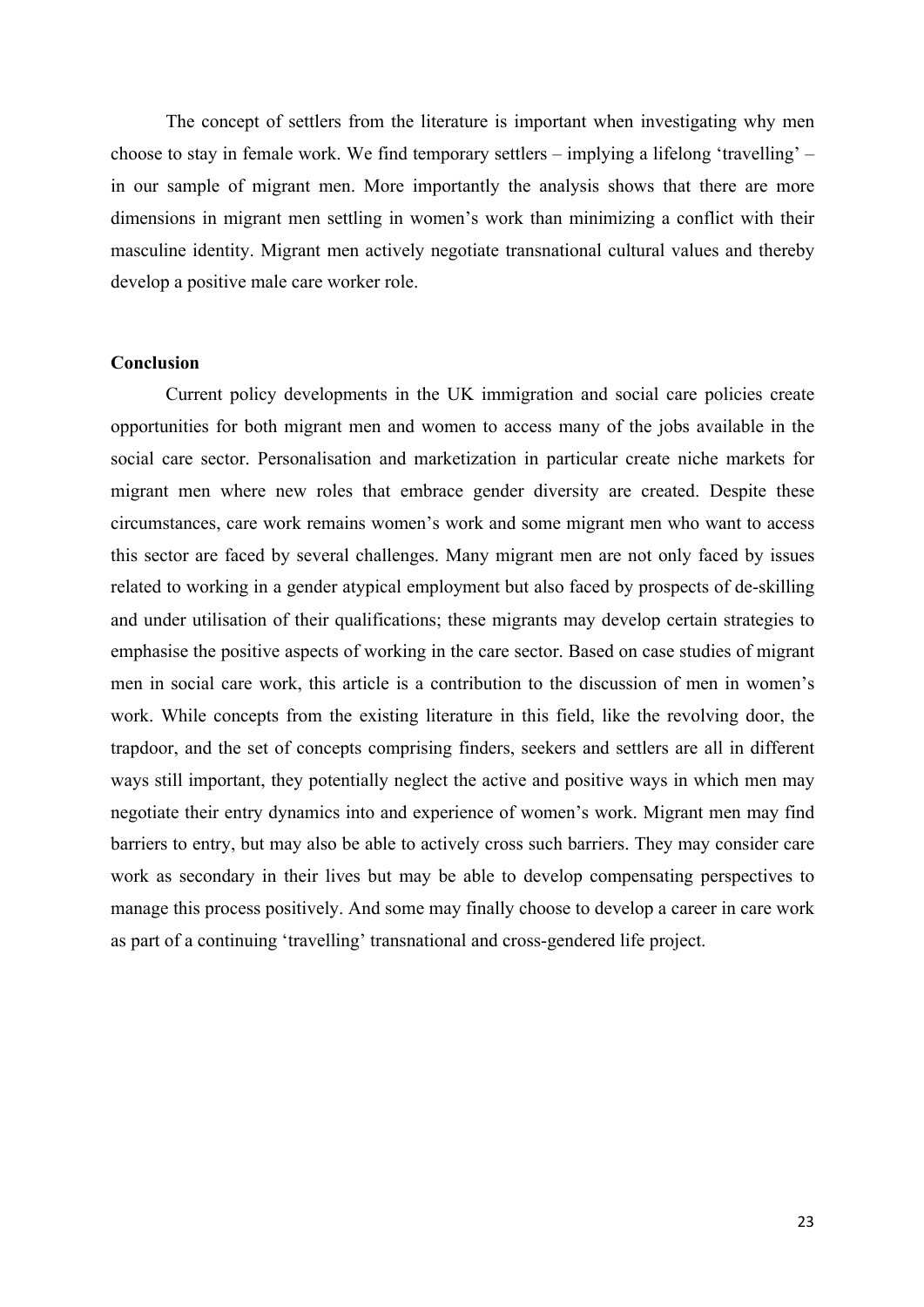#### **Acknowledgement and disclaimer:**

We are grateful the funders of the original studies the Department of Health in England [grant number [NIHR-CCF 056/0013] and the Meltzer Foundation, Norway [grant number 805376] and acknowledge the contribution of our colleagues Jill Manthorpe, Martin Stevens and Ingrid Guldvik to the original studies while noting that they are not responsible for the arguments in this paper. We are most thankful to the participants in our studies and in particular the migrant men. The views expressed in this articles are of the authors alone and do not necessarily represent the views of the funders.

#### **REFERENCES**

Acker J (1990) Hierarchies, jobs and bodies: A theory of gendered organizations. *Gender and Society* 4(2): 139-158.

Batnitzky A, McDowell L and Dyer S (2009) Flexible and strategic masculinities: the working lives and gendered identities of male migrants in London. *Journal of Ethnic and Migration Studies* 35(8): 1275-1293.

Bettin G. & Lucchetti R.J. (2012). Intertemporal remittance behaviour by immigrants in Germany. SEOP papers on multidisciplinary panel data research, No. 505. Berlin: DIW.

Bettio F and Vershchagina A (eds) (2008) *Frontiers in the Economics of Gender*, Routledge, New York: 243-265.

Bradley H (1993) Across the great divide. The entry of men into women's jobs. In: Williams C (ed) *Doing "Women's Work" Men in Nontraditional Occupations*. London: Sage, 10-27.

Brennan D, Cass B, Himmelweit S, and Szebehely M (2012)The marketization of care: rationales and consequences in Nordic and liberal care regimes. *Journal of European Social Policy,* 22(4): 377-391.

Cangiano A, Shute IS, Spencer S, and Leeson G (2009) *Migrant Care Workers in Ageing Societies: Research Findings in the United Kingdom*. Oxford: COMPAS, University of Oxford.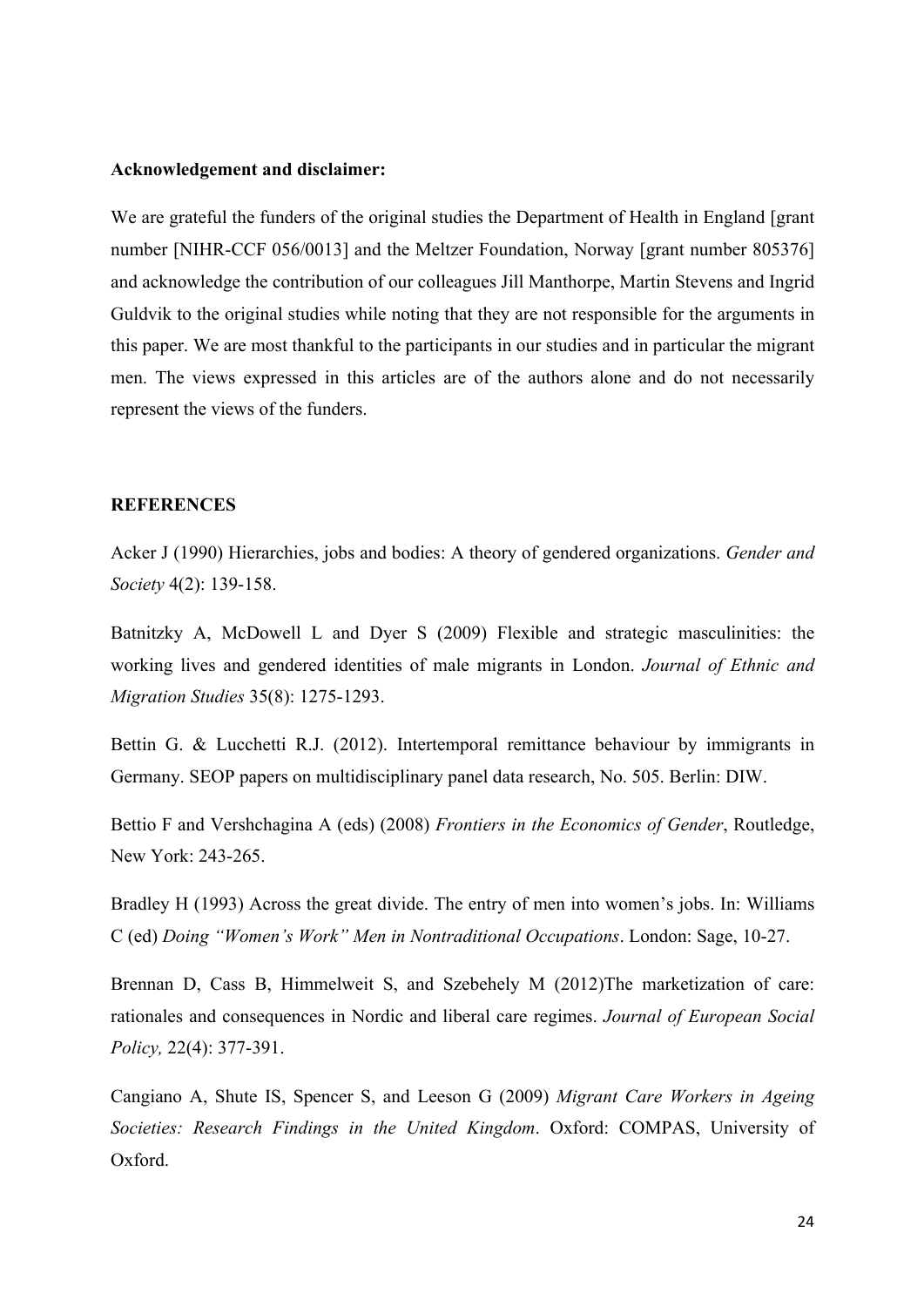Christensen, K. and Guldvik, I (2014). Migrant Care Workers Searching for New Horizons. Surrey: Ashgate:

Christensen, K. and Syltevik, L.J. (2013). Lønnsarbeid og kvinnearbeid. Tilbake til diskusjonen om arbeid [Paid work and women's work. Back to the discussion about work], *Tidsskrift for kjønnsforskning*, 2, pp. 157–70.

Crenshaw K (1991) Mapping the margins: Intersectionality, identity politics, and violence against women of color, *Stanford Law Review* 43(6): 1241–99.

Cross S and Bagihole B (2002) Girls' jobs for the boys? Men, masculinity and non-traditional occupations. *Gender, Work and Organizations* 9(2): 204-225.

Datta K, McIlwaine C, Herbert J, Evans Y, May J, and Wills J (2009) Men on the move: narratives of migration and work among low-paid migrant men in London. *Social and Cultural Geography* 10(8): 853-873.

Dobson J and Salt J (2009) Point the way? Managing UK immigration in difficult times. *People and Place* 17(2): 16-29.

Elder GH Jr (1994) Time, human agency, and social change: Perspectives on the life course. *Social psychology quarterly* 57(1): 4–15.

England P (2005) Emerging theories of care work. *Annual Review of Sociology* 1(1): 381-99.

Evans J (1997) Men in nursing: issues of gender segregation and hidden advantage. *Journal of Advanced Nursing* 26: 226–231.

FRA – European Union Agency for Fundamental Rights (2011a). Migrants in an irregular situation: Access to healthcare in 10 European Union Member States. Luxembourg: Publications Office of the European Union. Retrieved from http://fra.europa.eu/sites/default/files/fra\_uploads/1771-FRA-2011- fundamental-rights-forirregular-migrants-healthcare\_EN.pdf.

Freeman SJM (1990) *Managing lives: Corporate women and social change.* Amherst: University of Massachusetts Press.

Gardiner, L and Hussein S. (2015) *As if we cared: the costs and benefits of a living wage for social care workers,* The Resolution Foundation: London.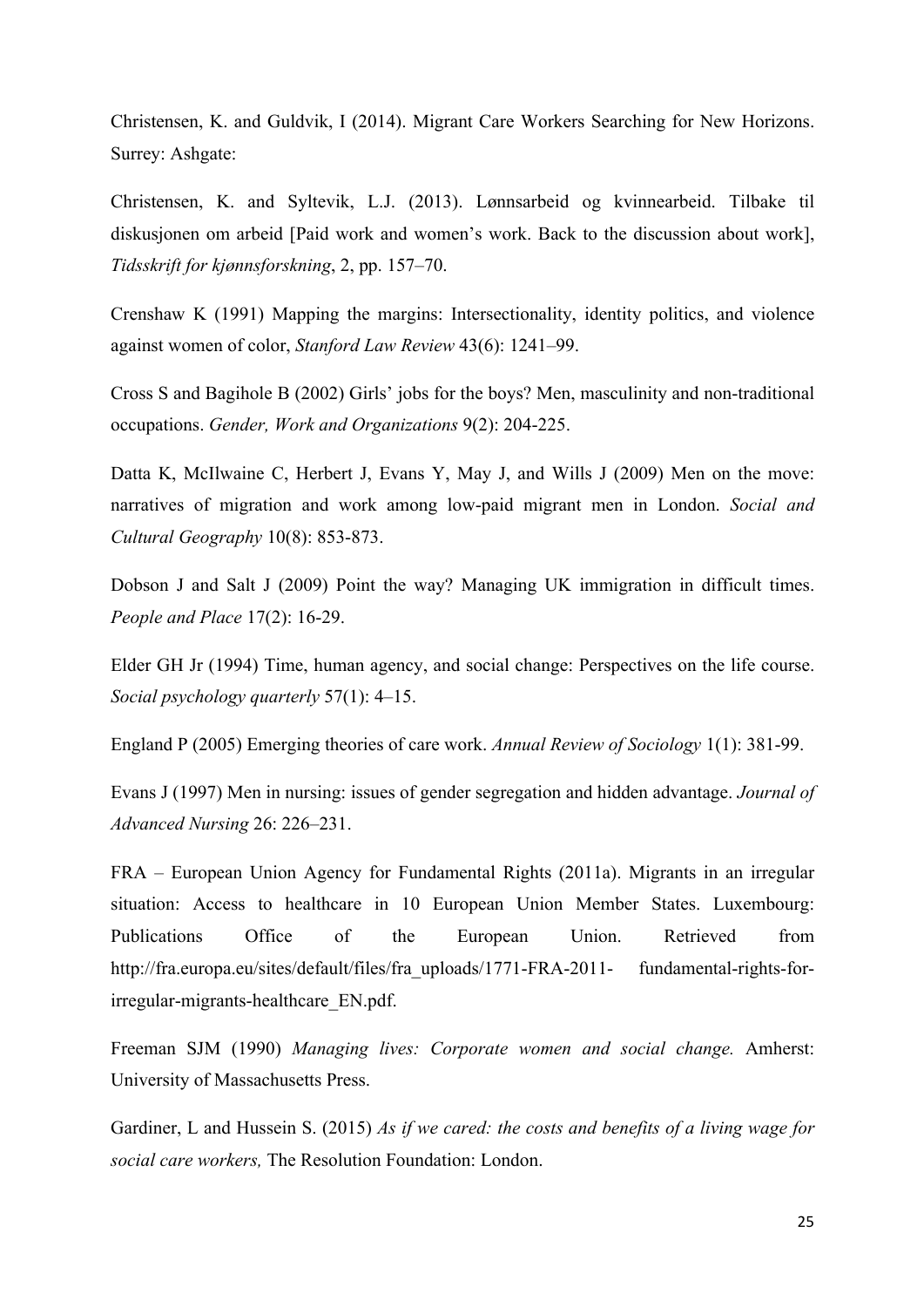Glendinning C (2008) Increasing choice and control for older and disabled people: a critical review of new developments in England. *Social Policy and Administration* 42(5): 451-469.

Hussein S (2011a) The contributions of migrants to the English care sector. *Social Care Workforce Periodical*, Issue 11: February 2011, London: ISSN 2047-9638.

Hussein S. (2011b) Migrant workers in long term care: evidence from England on trends, pay and profile. *Social Care Workforce Periodical*, Issue 12: March 2011, London: ISSN 2047- 9638.

Hussein S., Stevens M. and Manthorpe J. (2010) *International Social Care Workers in England: Profile, Motivations, experiences and Future Expectations*. Final Report to the Department of Health, Social Care Workforce Research Unit, King's College.

Hussein, S. (2011c) Estimating probabilities and numbers of direct care workers paid under the National Minimum Wage in the UK: A Bayesian approach. *Social Care Workforce Periodical, Issue 16: December 2011 London: ISSN 2047-9638.*

Hussein, S., Ismail, M. and Manthorpe, J. (2016) Male workers in the female-dominated longterm care sector: evidence from England. *Journal of Gender Studies*. 25(1): 35-49.

Hussein, S., Stevens, S. and Manthorpe, J. (2013) Migrants' motivations to work in the care sector: experiences from England within the context of EU enlargement. *European Journal of Ageing*, 10(2): 101-109.

Jacobs JA (1989) *Revolving Doors: Sex Segregation and Women's Careers*. Stanford, CA: Stanford University Press.

Jacobs JA (1993) Men in female-dominated fields. Trends and turnovers. In: Williams C (ed.): *Doing "Women's Work" Men in Nontraditional Occupations*. London: Sage, 49-63.

Jönson, H. and Giertz, A. (2013) Migrant Care Workers in Swedish Elderly and Disability Care: Are They Disadvantaged?, *Journal of Ethnic and Migration Studies*, 39(5): 809-825

- Land H and Himmelweit S (2010) Who cares: Who pays? A report on personalisation in social care
- prepared for UNISON. Available at: http://oro.open.ac.uk/26419/1/19020.pdf (Last accessed 10
- August 2014).